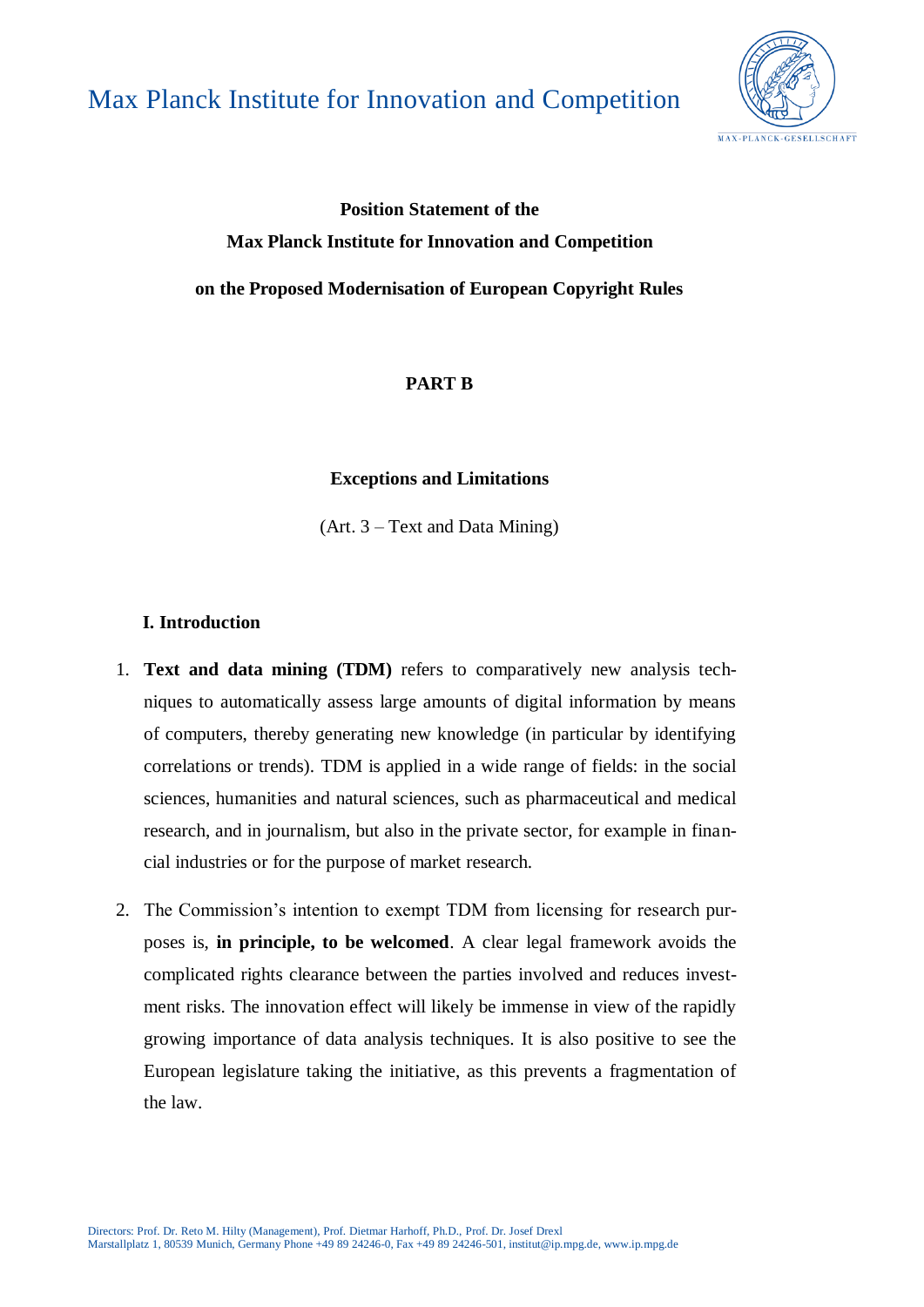

#### **II. The Commission's proposal**

#### **1. Content**

- 3. Article 3(1) of the Draft Directive provides for an exception for reproductions pursuant to Article 2 of Directive 2001/29 (InfoSoc Directive) and extractions pursuant to Article 7(1) of Directive 96/9 (Database Directive) in order to carry out TDM for the purposes of scientific research (defined in Article 2(1)). The prerequisite is that the respective research organization has lawful access to the sources searched. The exception is limited to **not-for-profit research** and research with a public interest objective. According to Article 3(2), contrary contractual provisions are unenforceable. Furthermore, rightholders shall be allowed to apply technical measures to ensure the security and integrity of networks and databases (Article 3(3)). Rightholders and research organizations should agree on good practices (Article 3(4)).
- 4. Similar regulation has already been enacted, inter alia, in the United Kingdom in 2014 for non-commercial research. In Germany, corresponding proposals are discussed in the context of the debate on the research exemption (*de la Durantaye*, Allgemeine Bildungs- und Wissenschaftsschranke, 2014; in favor of a broader scope, however, *Schack*, ZUM 2016, 266, 269; about the general legal situation of TDM *Spindler*, GRUR 2016, 1112, 1117).
- 5. The draft refers to reproductions (Article 2 InfoSoc Directive) and extractions (Article 7(1) Database Directive) as affected **exploitation rights**. If TDM were considered to be relevant for copyright (see, for example, *Spindler*, "Text und Data Mining – urheber- und datenschutzrechtliche Fragen", GRUR 2016, 1112; Stamatoudi, "Text and Data Mining", in: *Stamatoudi* (ed.), New Developments in EU and International Copyright Law, 2016, 253; *Triaille* et al., Study on the legal framework of text and data mining (TDM), 2014), then this would be consistent. In fact, TDM usually requires a not merely temporary reproduction, for which Article 5(1)(a) InfoSoc Directive would not apply.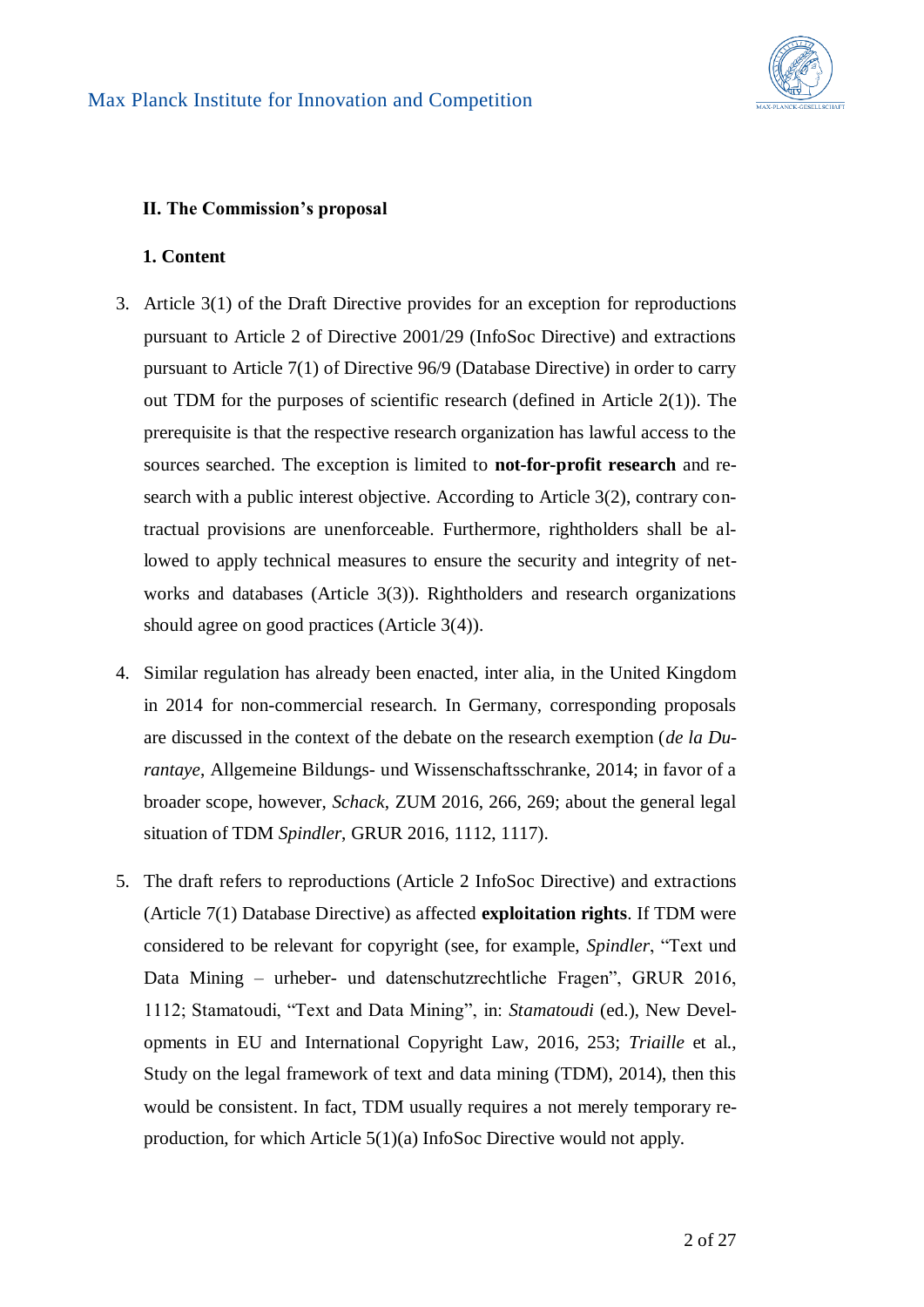

#### **2. Concerns regarding the regulatory method**

- 6. However, the proposed rule **wrongly suggests** that carrying out TDM is per se of relevance to copyright. The explanations given in Recital 8, according to which an authorization to undertake such acts must be obtained from rightholders if no exception or limitation applies, are too sweeping. Especially in the case that a user has lawful access to contents (the user has acquired the relevant data as such or has acquired access to them on a contractual basis), the automated analysis of these contents must be permitted, just as reading by the human being does not require any separate consent by the rightholder.
- 7. The **illusionary protection** thus suggested has an effect, in particular, in those cases in which the contractual agreement between the rightholder and the user does not contain any express provisions on TDM. The proposed limitation would allow for the conclusion *e contrario* that TDM is a separable type of use. An omission in a contract would therefore have to be interpreted in the sense that the contractually granted right does *not* refer to TDM.
- 8. The **consequences** of such a wrong conclusion are far-reaching, since the proposed rule allows TDM to be carried out only by not-for-profit research organizations and research organizations acting directly in the public interest. This would force users of TDM to conclude contractual agreements with the rightholders for commercial purposes and for research not in the public interest. This lacks a substantive justification (see para. 10-12) and also leads to complex questions of demarcation in the legal practice. As a result of the different national implementations to be expected, the fragmentation of law in the internal market would be pushed even further, which is contrary to the declared objective of the Union-wide harmonization of the law.
- 9. In addition, the general **role model effect** of such a rule is to be viewed with skepticism regarding the development of the data-driven economy: TDM is to be considered only as a first, albeit an important, data analysis technique.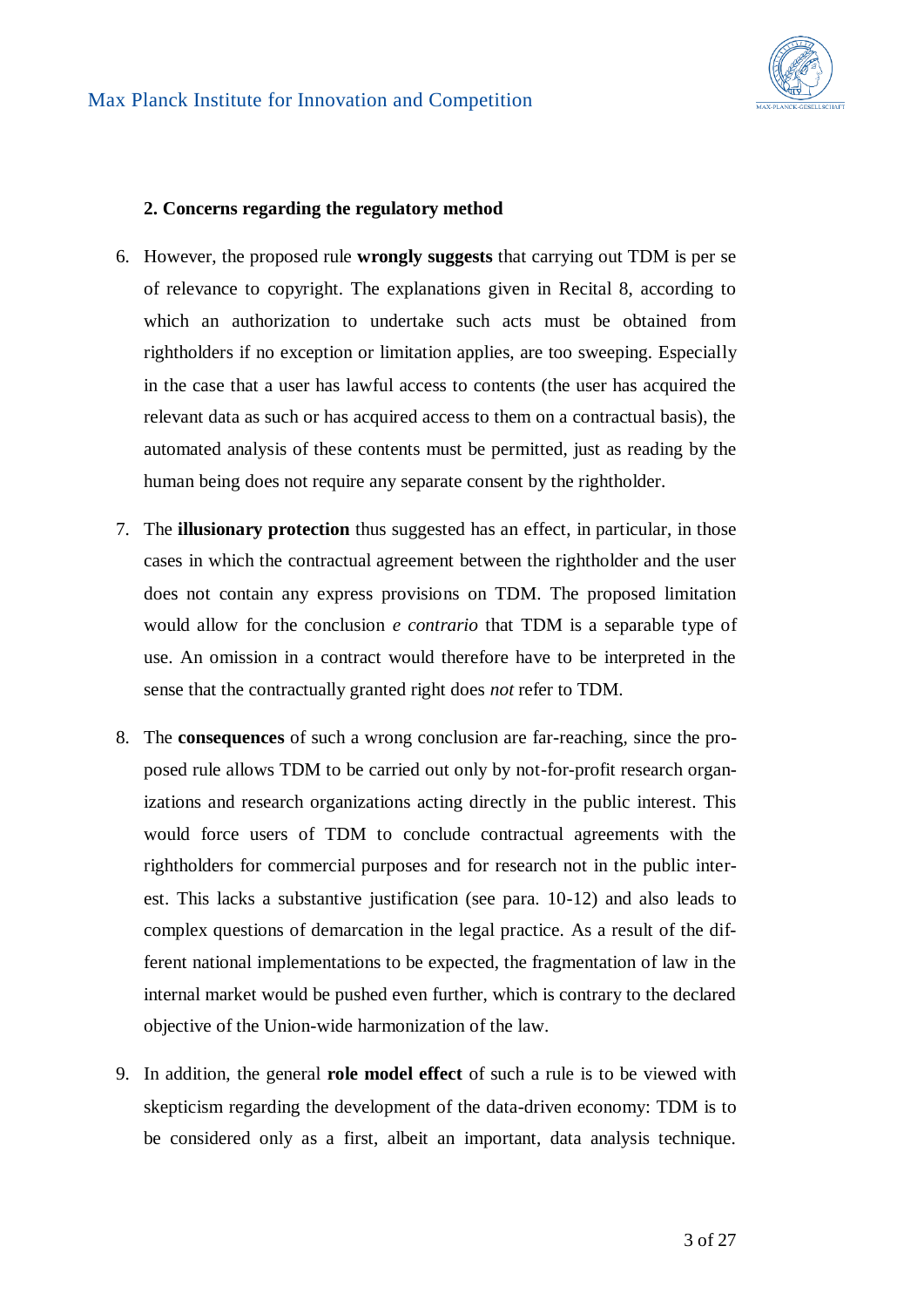

Submitting TDM to an isolated copyright rule would lead to a fragmentary and incoherent legal development in the longer run. Instead, only holistic regulatory approaches that accommodate overarching interrelations of interests can account for the societal and economic significance of data analyses.

#### **3. Concerns regarding the content**

- 10. The Draft Directive assumes that TDM is of particular benefit to scientific research and, in particular, creates incentives for innovation. While this is true, this must not, however, lead to the conclusion that TDM does not bear the same **high potential for innovation and discovery** for purposes beyond scientific research, e.g. for start-ups, journalists or information intermediaries.
- 11. Even **within the field of research**, however, the Commission intends to limit the scope of the proposed provision to not-for-profit research organizations and to those pursuing a public-interest objective recognized by a Member State. The latter raises delimitation problems and so does the specific goal to submit public-private partnerships to the provision. Although the draft aims to add contour to the rule by giving a definition (Article  $2(1)$ ), this definition uses a large number of legal terms that are vague or to be further defined, which will most likely lead to lengthy court procedures involving the CJEU as an interpreting instance.
- 12. Including profit-oriented and also **purely private** research in a provision on TDM would avoid not only the aforementioned delimitation problems. More importantly, this would strengthen the position of research-based companies in the European Union against their competitors who are not subjected to similar restrictions.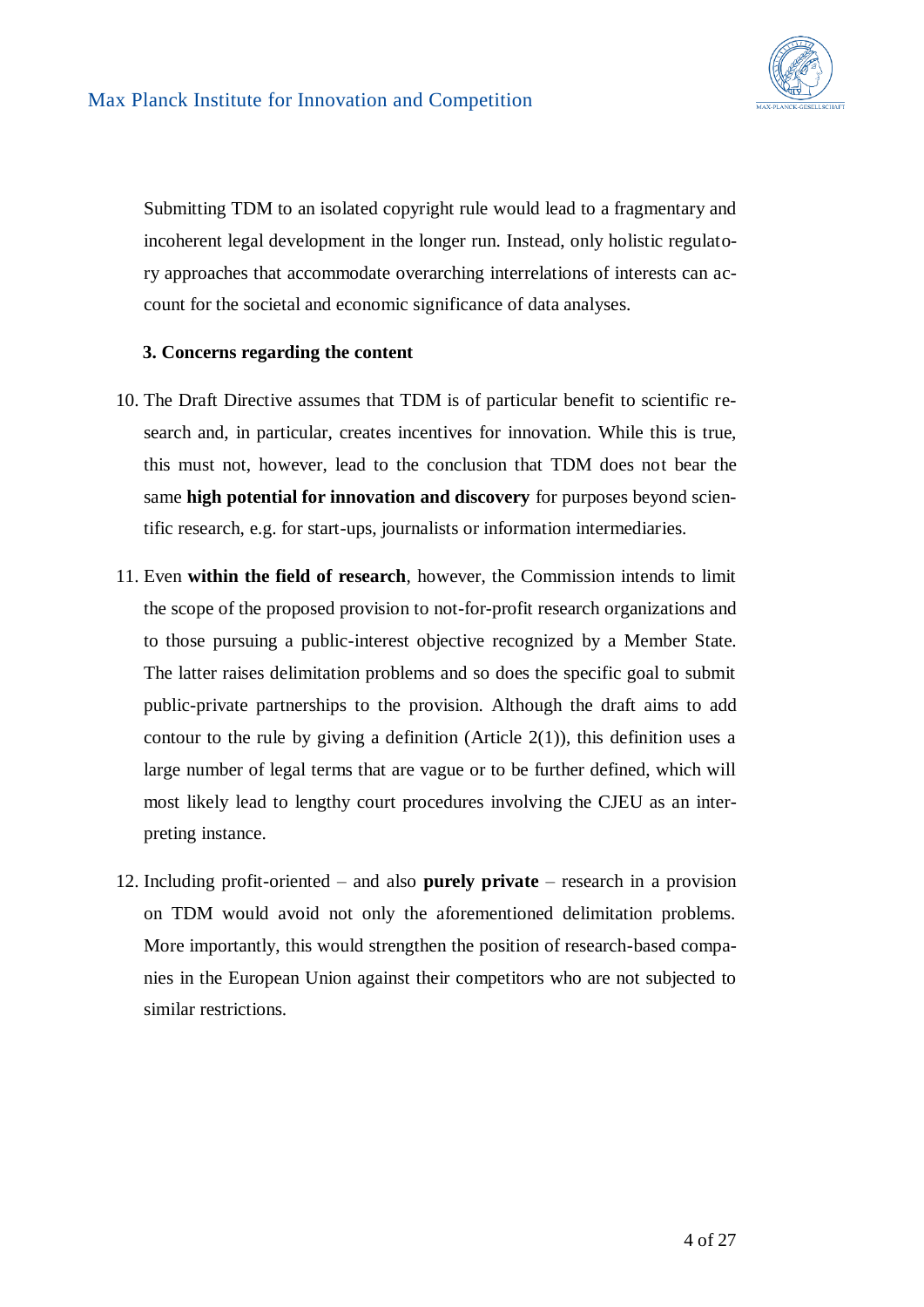

#### **III. Alternative regulatory proposal**

#### **1. TDM as normal use**

- 13. Against the background of these concerns, an alternative regulatory proposal is presented here. In the first place, the proposal is based on the fact that the performance of TDM as such – as described at the outset (see para.  $6$ ) – has no more relevance under copyright than any other kind of use of the work, in particular the reading and comprehension of connections by a human being. Just as reading corresponds to the normal use of analogue written works (this awareness of contents does not conflict with copyright), the **normal use of digitally stored content** lies – in the light of today's technologies – in automatically finding and correlating the information it contains. In a sense comparable, Article 5(3) of Directive 2009/24 (Software Directive) defines the normal use of computer programs such that "[t]he person having a right to use a copy of a computer program shall be entitled, without the authorization of the rightholder, to observe, study or test the functioning of the program in order to determine the ideas and principles which underlie any element of the program" (see also Recital 13).
- 14. However, the special feature of TDM is that the actual process of TDM itself is usually **preceded by a reproduction**, since the datasets involved are usually available in different formats and must therefore be normalized for the purpose of the comprehensive automated search (and, as the case may be, undergo a taxonomy). At first sight, this process is comparable to so-called "formatshifting" (for example, from an analogue to a digital carrier), which inevitably leads to a reproduction.
- 15. Depending on the sources on which the TDM is based, databases that are protected subject-matter under the Database Directive can also be affected. The stated normalization might constitute an **extraction**, which requires consent, and is defined as "the permanent or temporary transfer of all or a substantial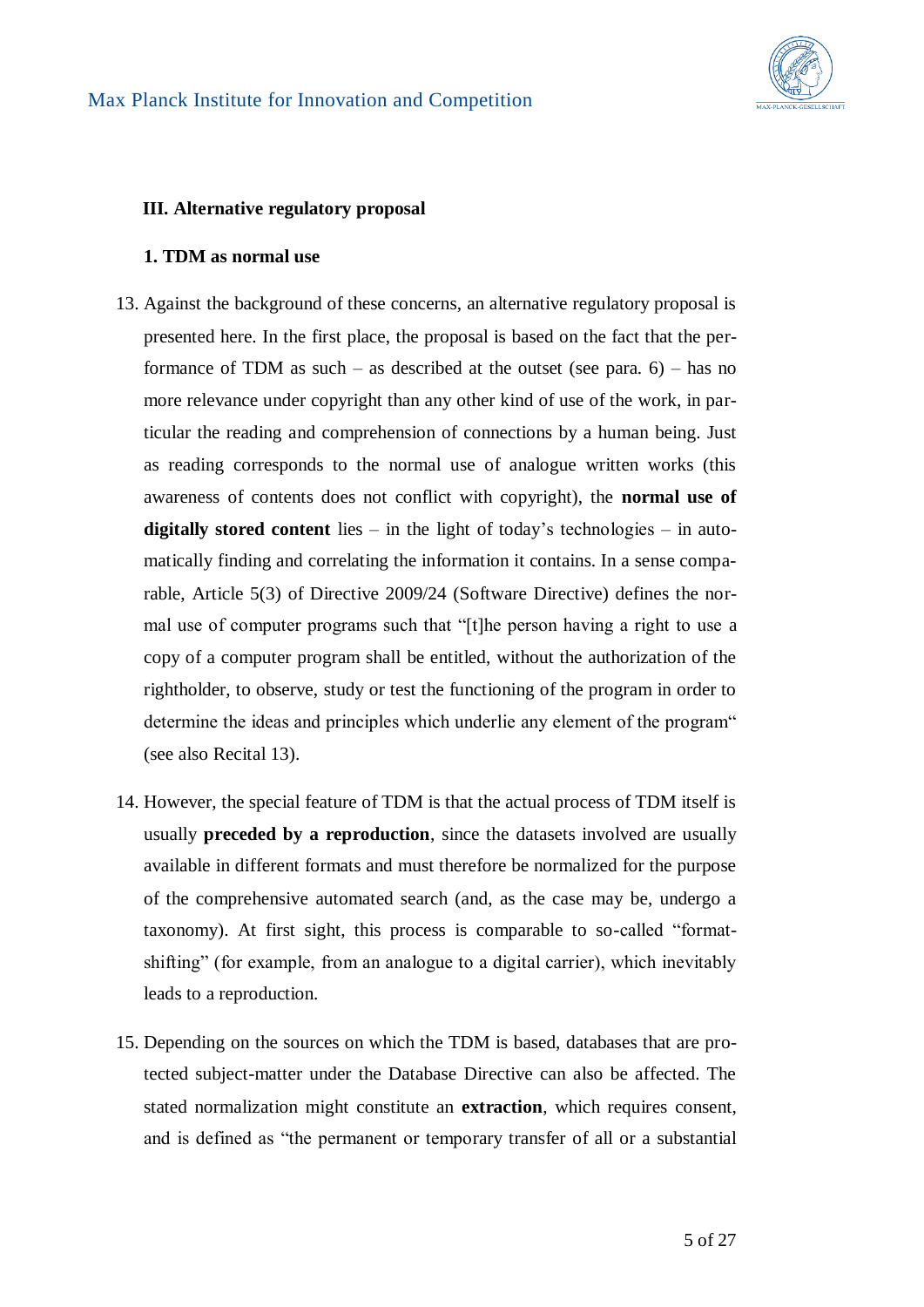

part of the contents of a database to another medium by any means or in any form" (Art. 7(2)(a) Database Directive).

- 16. Neither the necessary extraction from databases nor the reproduction resulting from the required normalization allows the user an independent use, however (unlike e.g. format-shifting). Rather, these processes are **technically necessary** in order to carry out TDM at all, just as, for example, a reproduction is unavoidable for the use of software. For this reason, Article 5(1) of the Software Directive provides that a permanent or temporary reproduction of software according to Article 4(1)(a) of the same Directive "shall not require authorization by the rightholder where they are necessary for the use of the computer program". Thus, in relation to the very broad concept of reproduction in Art. 2 of the InfoSoc Directive, a specific field exemption is created that goes beyond the much narrower rationale of Art. 5(1) of the InfoSoc Directive.
- 17. Nothing else applies regarding TDM, as far as concerns content to which the persons performing the mining have lawful access. In other words, the **regulatory model** suggested here constitutes another specific field exemption based on the fact that the performance of TDM as such, like acts under Art. 5(3) of the Software Directive, does not require the consent of the rightholder. In order to be able to carry out TDM at all, however, reproductions are just as necessary as they are permitted to the lawful user of software pursuant to Article 5(1) of the Software Directive. This means that Art. 2 InfoSoc Directive does not cover such reproductions. The same applies with regard to certain extractions from database contents that are necessary for the purposes of TDM.
- 18. The proposed regulatory model does not entitle any third party to carry out TDM, but only the user to whom the rightholder has granted **access** to the sources affected by it. Just as a rightholder who allows users to use software must assume that reproductions and other actions according to Article 5(1) and (3) of the Software Directive are performed, the rightholder must assume that TDM is carried out if he allows access to sources in a manner that enables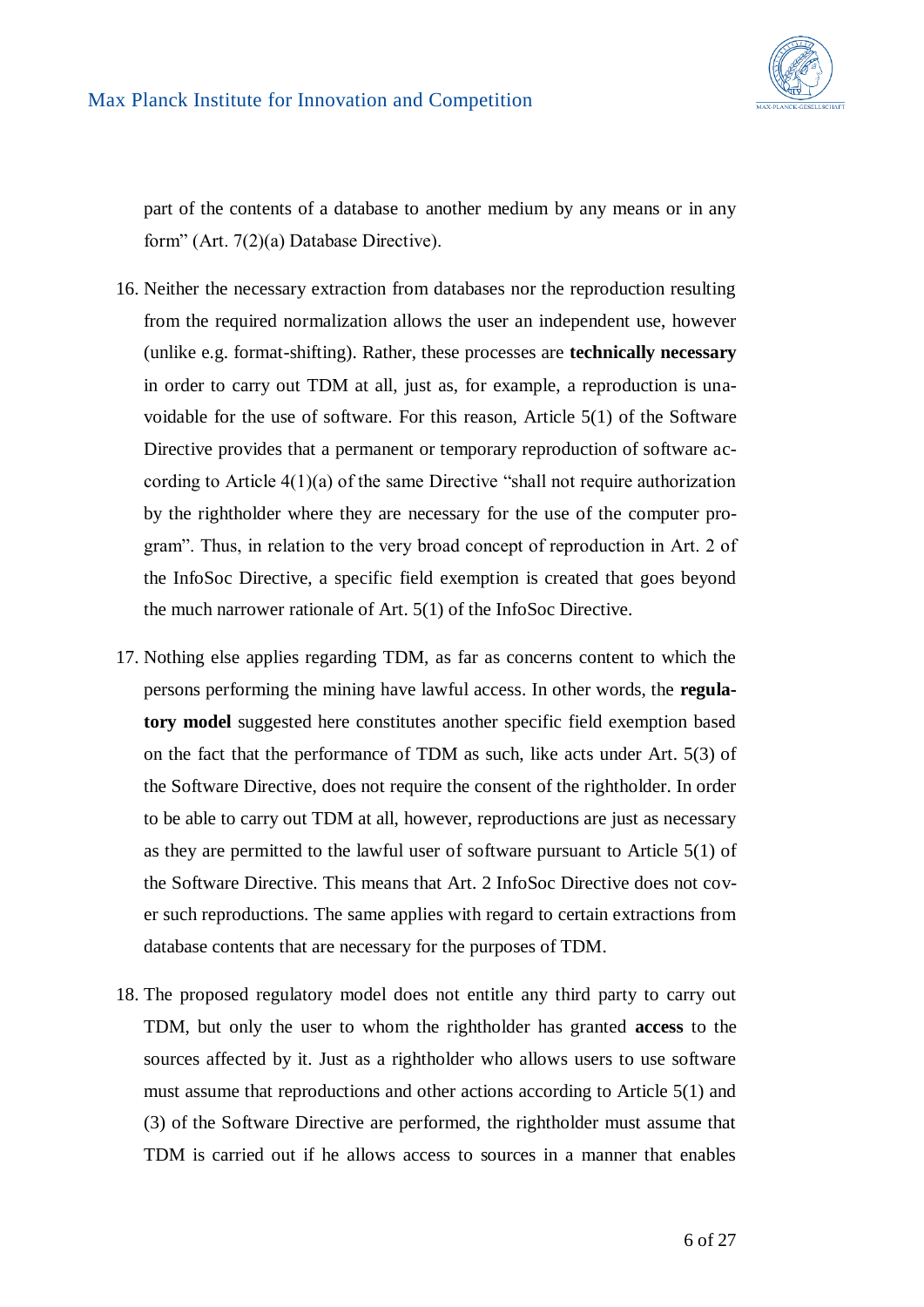

TDM. Therefore, in principle, an "implied license" is to be assumed – comparable to the provision in the Software Directive (*Grützmacher*, in: Wandtke/Bullinger, UrhR, 4th edition, § 69d, para. 3 with further references).

- 19. Thus, the purpose of the proposed rule is primarily to determine the permissible range of **divergent contractual arrangements**, in particular those which would prohibit TDM. The rule constitutes an indispensable core of permitted acts of the intended user, as it renders contrary contractual terms void (in this sense, Article 8(2) of the Software Directive). Article 3(2) of the Commission's Draft Directive also reflects this concern.
- 20. The decisive reason for the fact that those users who have legal access to the sources used must be able to carry out TDM without the consent of the rightholder lies in the fact that the rightholder does **not need to take any specific actions** to enable TDM. Rather, the user can basically perform the abovementioned normalization himself, even if this is neither necessary nor particularly meaningful or efficient.

#### **2. Advanced business models on a contractual basis**

- 21. Against this background, **new business models** are available to the rightholders (such as scientific publishers), who have so far used them in rather isolated cases in relation to certain TDM-driven industries. Such industries, as well as researchers, may prefer not to undertake the normalization step themselves, but to involve a specialized third party. Should those users who are not specialized and who have lawful access to the recorded content perform the normalization themselves, this does not simply produce a dataset that is necessary to achieve optimal results of TDM. This primarily opens up the possibility for the rightholders to technically process content designated by users, who can then directly carry out TDM.
- 22. Such services, however, relate only to the **necessary preparatory measures**, namely to the normalization and the corresponding reproductions. In this re-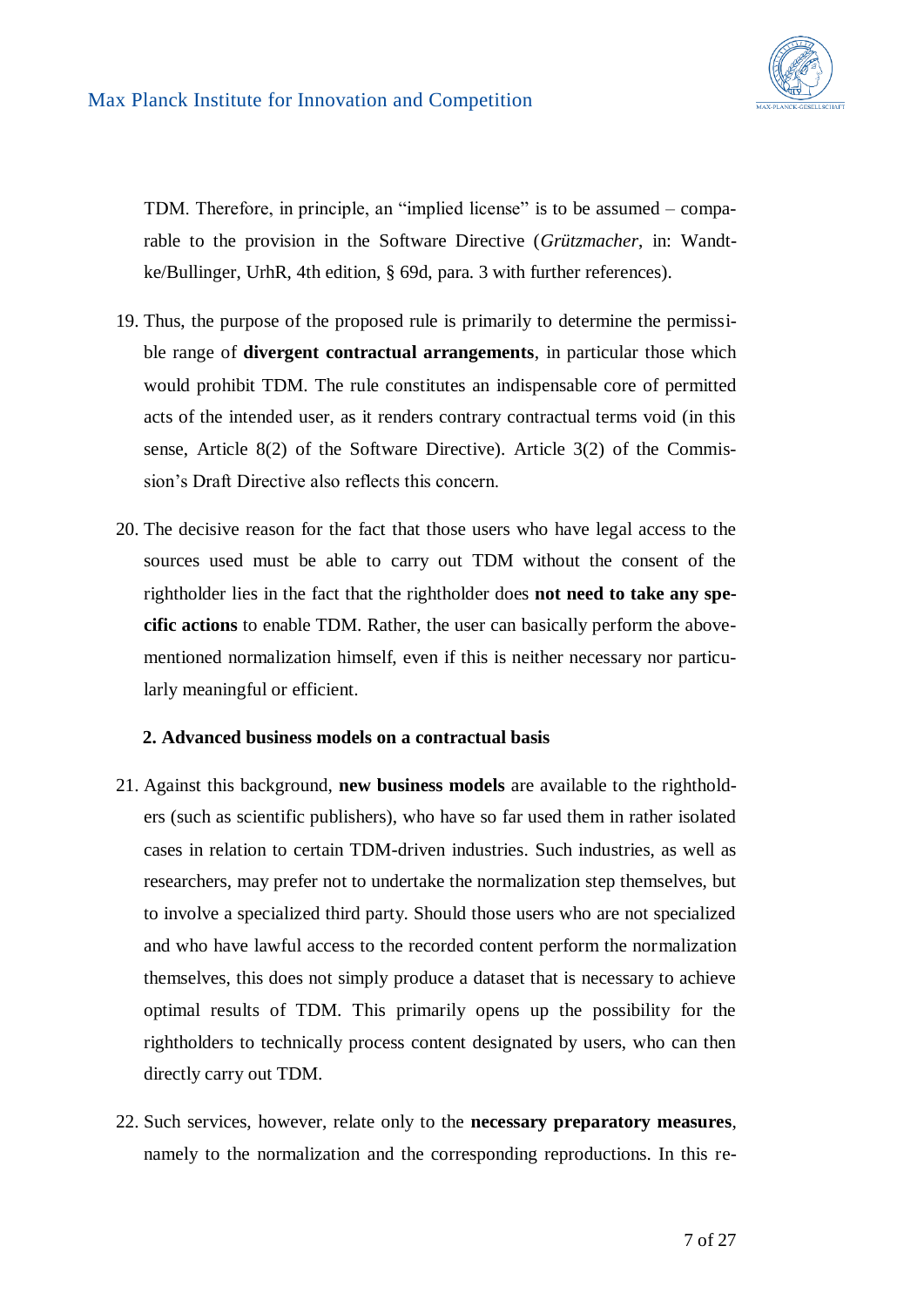

spect, the abovementioned field exemption for the benefit of legitimate users does not come into play. However, this does not alter the fact that the actual TDM does not require the consent of the rightholder, since this does not constitute a copyright-relevant use of works from the outset (on this, see para. 6). It is true that a rightholder will demand compensation for the normalization of data; but such compensation does not refer to the TDM itself. In other words, the use of the service of the rightholder simply means that the user who has lawful access to the contents covered does not make the necessary reproductions himself, but this does not change the principle that TDM in itself is permitted without the need for consent.

- 23. Rightholders still remain free to differentiate the **prices** for such services provided on a contractual basis. This can be justified in situations where commercial users perform TDM to increase their chances in competition and to achieve corresponding profits. Such users in particular are already working together with rightholders (for example with scientific publishers), with corresponding business models under development. Against this background as well, it is not clear why commercial users should not be included in the proposed provision. Profit-oriented users will primarily follow efficiency considerations for deciding how to carry out TDM. They will often prefer appropriate services of rightholders to their own, more complex normalizations of content, even if they have access to it.
- 24. Under the proposed rules, rightholders are also **not exposed to excessive competition**. Only the user who has his own lawful access to the recorded content and who wants to carry out the actual TDM himself is allowed to make the reproductions required for TDM. This excludes the possibility for third parties to offer similar services and to thus compete with the rightholders. Though third parties may gain access to a wide range of content, they do not fall under the field exemption from the general rights of reproduction and extraction proposed here as long as they do not carry out TDM themselves.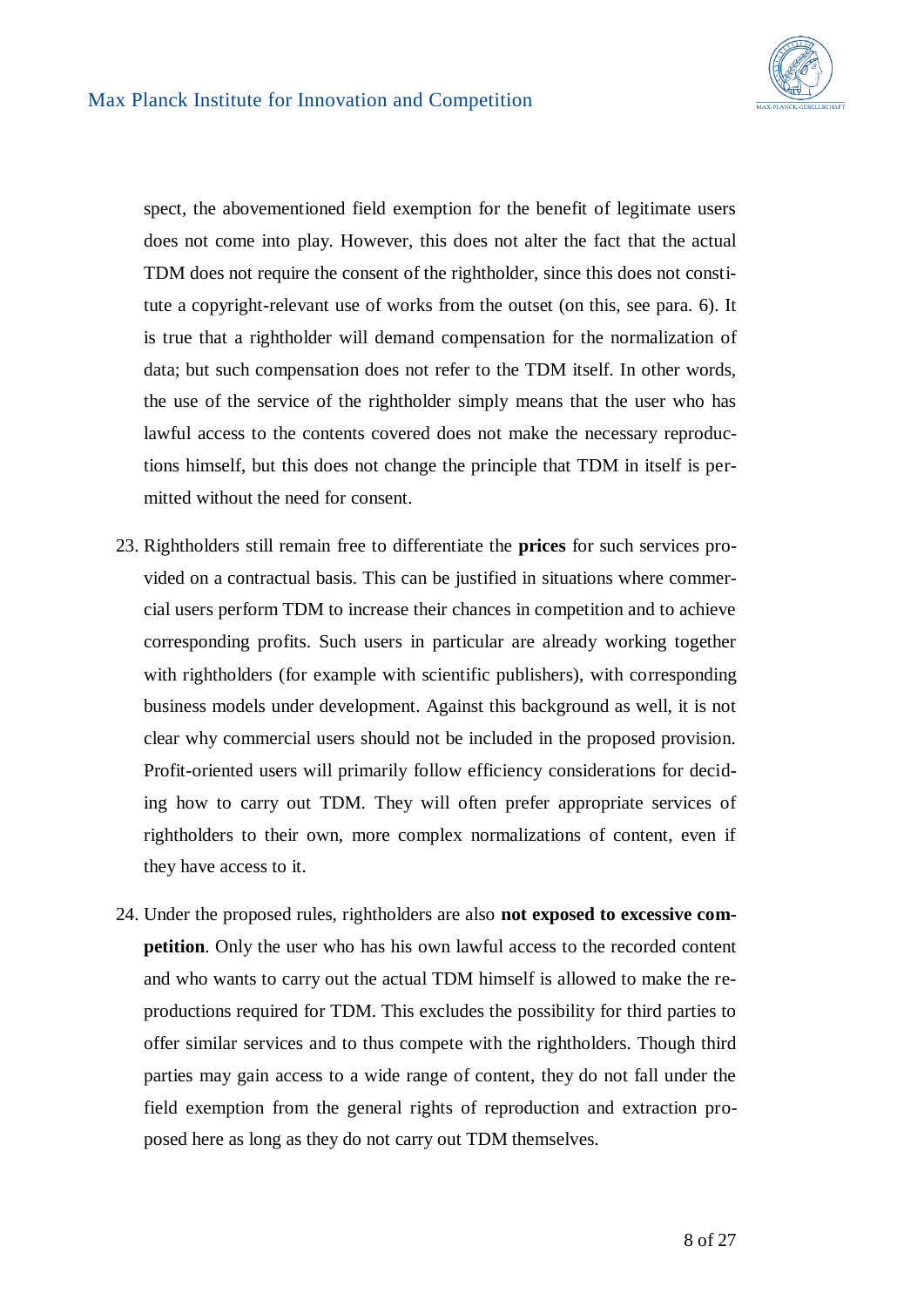

#### **3. TDM related to non-accessible content**

- 25. A particular problem faced by research organizations relates to TDM of content to which there is **no (lawful) access**. Smaller research organizations, in particular, with only limited access to content, are already facing the challenge of being able to compete internationally. This problem will be exacerbated by the fact that the field exemption for TDM requires lawful access, thus effectively increasing the lead of the fewer, large and financially strong research organizations.
- 26. **Research organizations** must therefore also be able to carry out TDM without having to acquire access to the content themselves. In fact, in practice certain providers of content already provide normalized datasets for the purpose of TDM without giving the users access to the content. Rather, the actual access to scientific content must be acquired (and paid for) separately. Indeed, the provision of normalized data solely for the purpose of TDM is a business model, especially since a rightholder will either offer this service for payment or hopes for other, indirect profit opportunities. However, this practice is far from being comprehensive, and  $-$  as far as can be seen  $-$  it has not yet been developed with research organizations in mind at all (see for a recent overview of the TDM policies of scientific research publishers *Casper/Guibault*, Baseline report of policies and barriers of TDMs in Europe, 2016, p. 84 et seq.). However, such a practice would be of particular interest and benefit, given the stated limited access to scientific research information.
- 27. Accordingly, the proposed provision obliges rightholders **to provide datasets** to research organizations (as defined in Article 2 of the Draft Directive) that exclusively allow them to carry out TDM. This obligation applies, of course, only to those rightholders who market content primarily for research purposes. The provision does not stipulate how this provision of datasets is to be implemented in particular. Rather, it is sufficient if the obligation creates incentives for self-regulation. The more open the provision is, the more likely it is to al-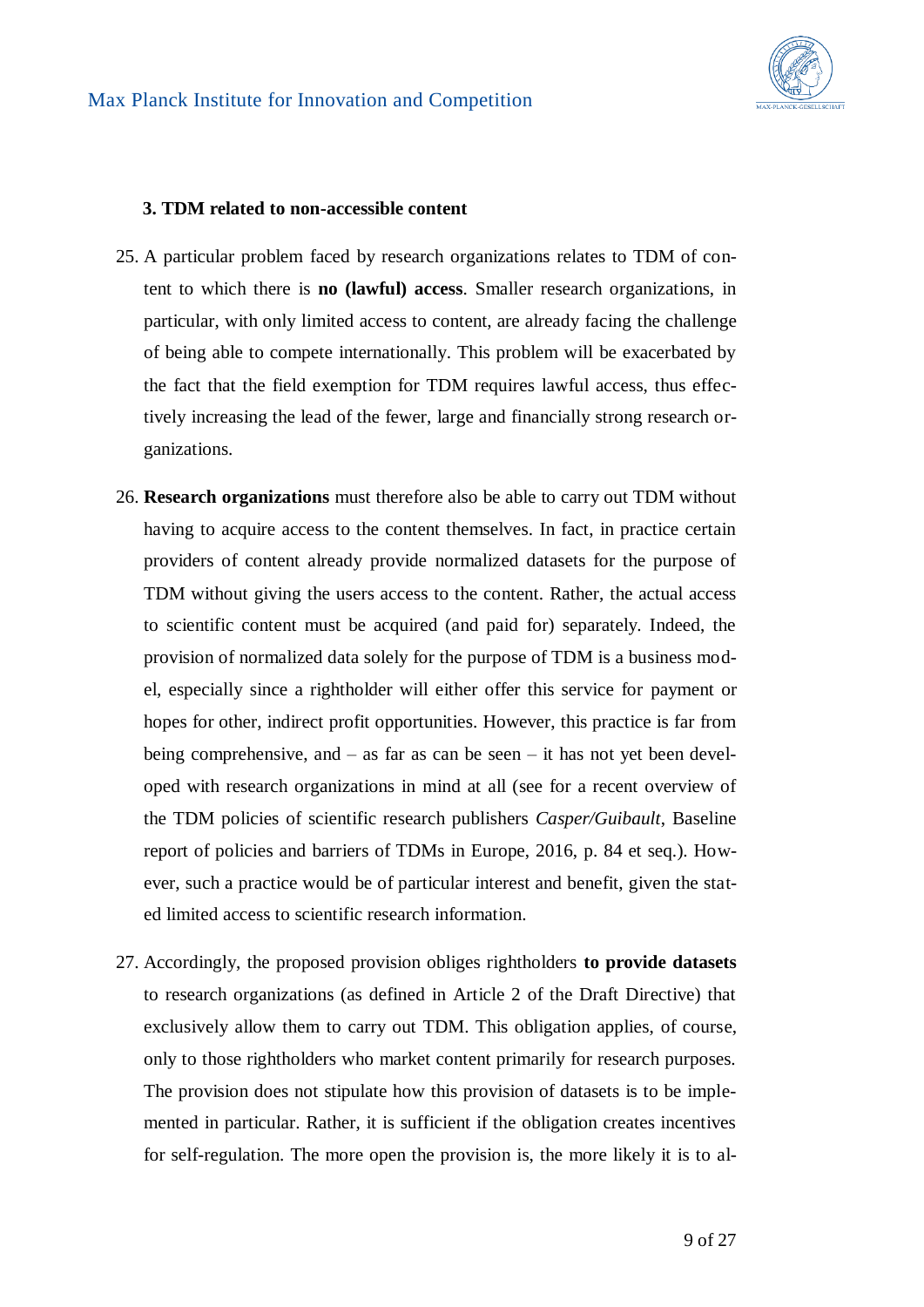

low co-operation between rightholders of complementary content with regard to such business models.

28. Such an obligation can be justified by the fact that the rightholders are entitled to request a reasonable payment for the provision of their normalized data. What is crucial is that the normalized data provided can only serve as **a substitute for access** to the actual content to a limited extent. The mere possibility to perform TDM does not, however, replace the knowledge of a particular research discipline's current state. TDM is merely a possible research approach, which, however, is particularly important because the knowledge gained can be the subject of new publications. If this modern research approach is not to be hampered by a lack of factual availability of normalized data, it is indispensable that TDM also be made possible with respect to content that is not lawfully accessible. A residual risk may be seen in the fact that TDM-capable data sets could be used (and e.g. "converted back") in a way that would allow for the substitution of access to the content. However, this does not only require a certain amount of effort; the back-conversion would ultimately also constitute a reproduction on the part of the party to which the TDM-capable data sets have been made available. However, such a reproduction lacks not only the contractual consent of the concerned rightholders, but also a statutory authorization. A back-conversion of purely TDM-capable data sets would therefore be illegal.

#### **4. The need and importance of technical protection measures**

29. It goes without saying that access to the networks and databases of rightholders for the purpose of TDM is associated with certain risks. This applies in principle irrespective of whether the user has lawful access to the content or not, since the marketing of scientific information in particular nowadays often no longer requires permanent data transfers. Accordingly, a rightholder must be able to protect his legitimate interests by taking **certain technical measures**. However, such measures must not go beyond what is required, i.e. technical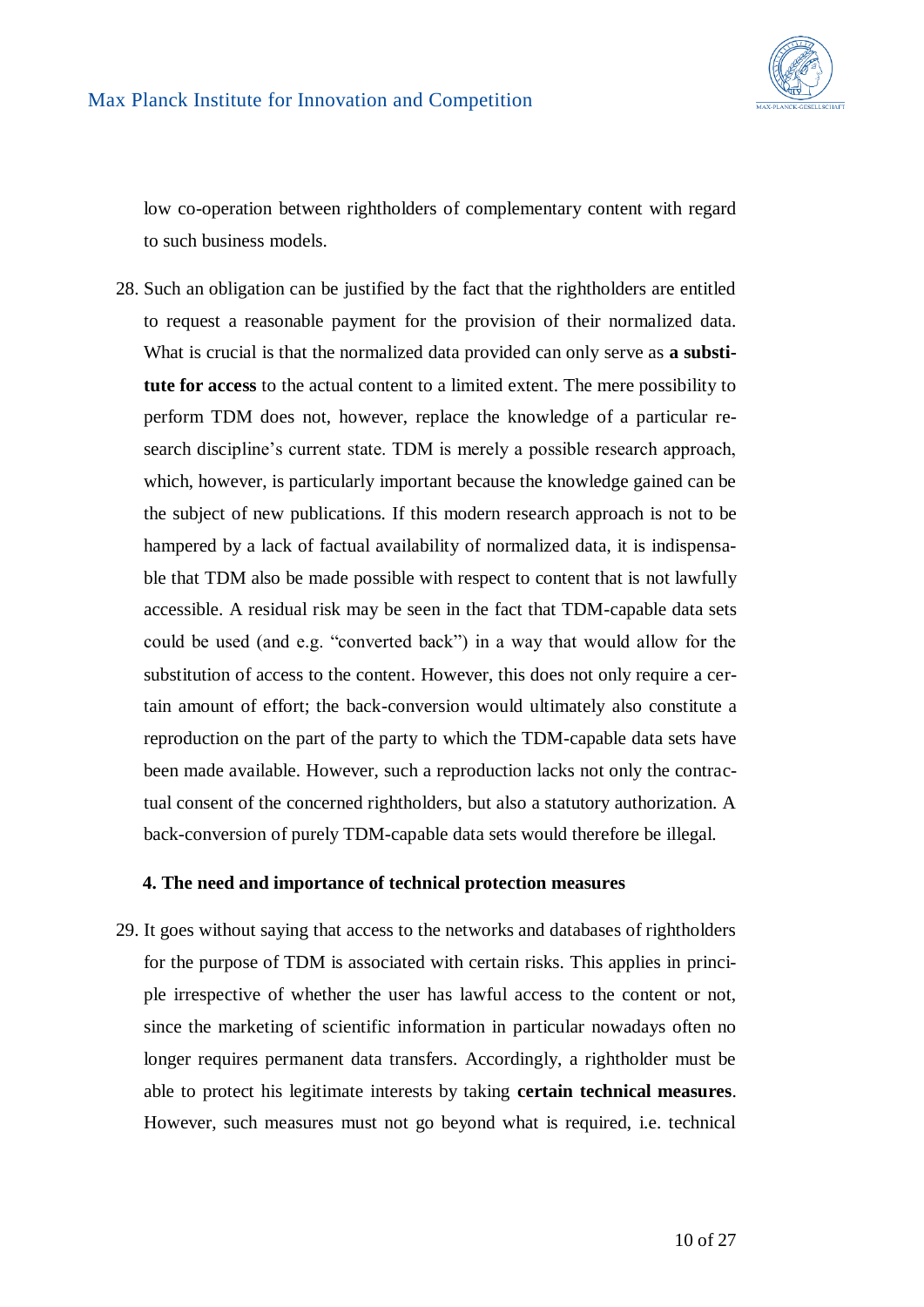

protection measures must be precluded from making TDM unnecessarily more difficult or even *de facto* impossible.

## **5. Storage and accessibility**

- 30. In so far as the rightholders themselves carry out the normalization of the data and only provide them for the purpose of the TDM, they have the power to exclude unauthorized uses of these data. If, on the other hand, normalization is carried out by those users who carry out TDM, the dataset remains under their control, provided that it is not destroyed after the TDM has been carried out. If, in principle, this is a reproduction (para. 14), for which the proposed standard provides for a field exemption for the benefit of the party that intends to carry out TDM, it follows that such datasets may not be left in the hands of third parties. Accordingly, they are to be **stored** in such a way as to prevent unauthorized uses by third parties.
- 31. Conversely, in both cases, a very important question for practice is whether there is any obligation to retain the corresponding datasets after TDM has been carried out. In the field of scientific research there is a particularly strong **interest in the verifiability of research results**. This may determine that the relevant datasets have to be retained and made available for the purpose of verification, unless it can be ensured that re-normalization and repeated TDM leads to in identical results. If it is necessary to store the datasets used in the research, all Member States must have facilities for storing the relevant datasets in such a way as to allow any EU national without discrimination to make the necessary verifications.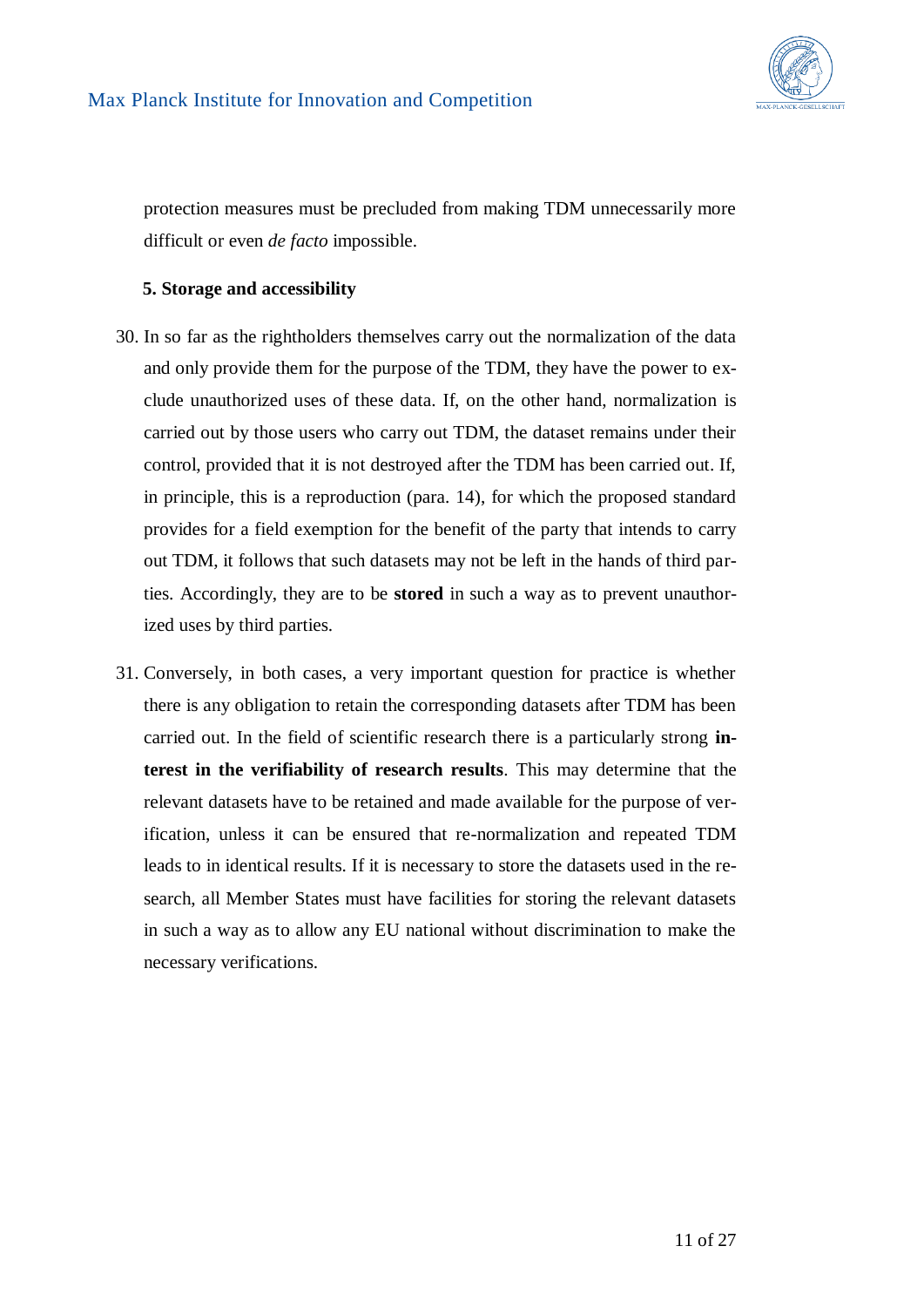

## **IV. Proposal**

# *Article 3*

## *Text and data mining*

(1)  $\Delta$  person is allowed, without the rightholder's consent, to carry out text and data mining related to works or other subject-matter to which this person has lawful access.  $2$ This includes, for the sole purpose of text and data mining, the permission to extract contents of databases and to make reproductions.

(2) <sup>1</sup>Rightholders who market works or other subject-matter primarily for research purposes are obliged to provide research organizations not having lawful access with datasets that enable them to carry out text and data mining only.  $2$ These rightholders may request a reasonable payment.

(3) Any contractual provision contrary to the rights and obligations provided for in paragraph 1 or paragraph 2 shall be unenforceable.

(4) <sup>1</sup>Rightholders shall be allowed to apply measures necessary to ensure the security and integrity of the networks and databases. <sup>2</sup>Such measures shall not unnecessarily hamper text and data mining.

(5) The Member States shall designate a facility to safely store datasets used for text and data mining and to make them accessible for verification purposes only.

Munich, January 14, 2017

Authors: Prof. Dr. Reto M. Hilty Heiko Richter, LL.M.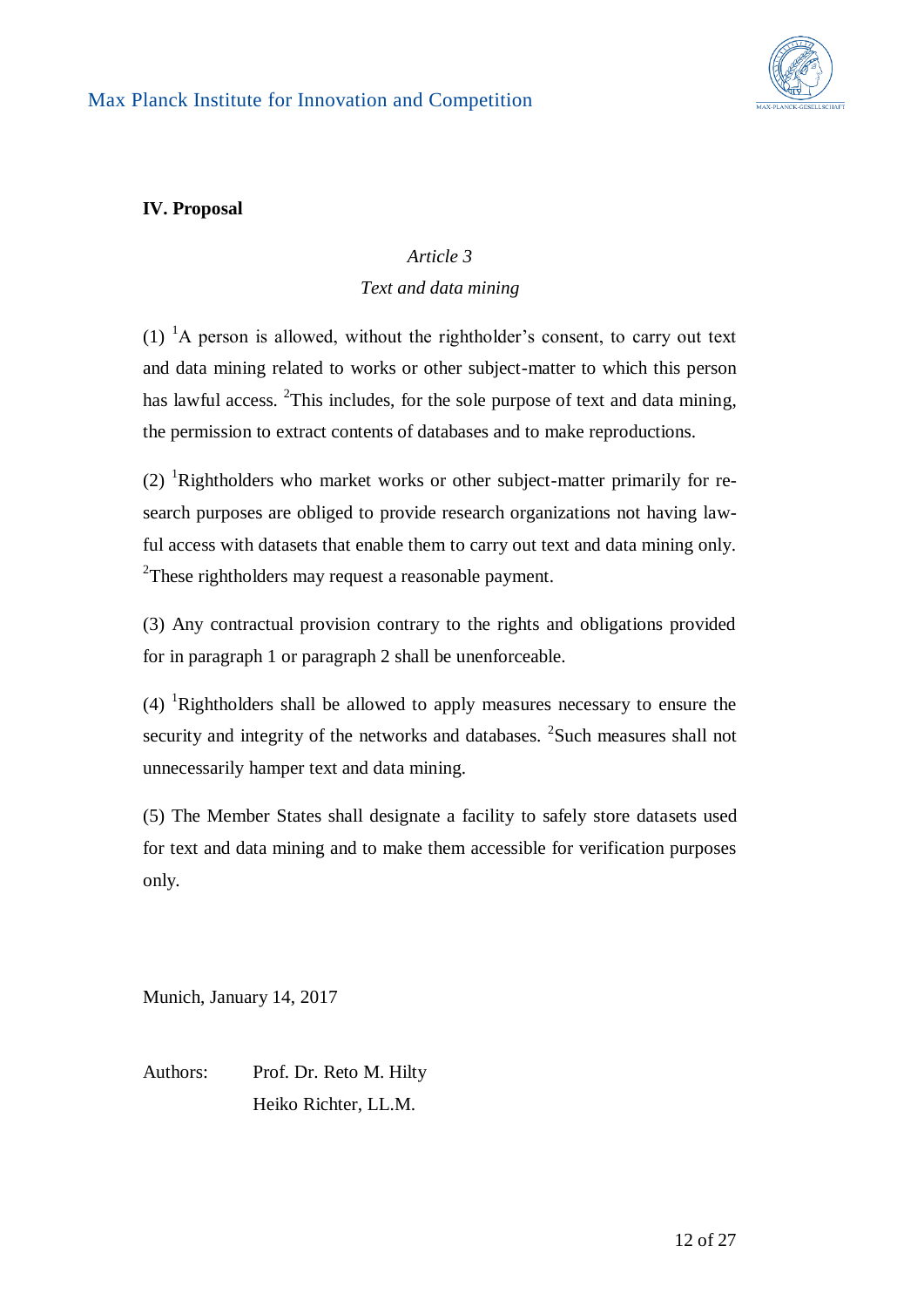

## **Annex: Synopsis German – English**

|                | <b>Text und Data-Mining</b>                                                                                                                                                                                                                                                                                                                                                                                                                                                                                                                                                                                         | <b>Text and data mining</b>                                                                                                                                                                                                                                                                                                                                                                                                                                                                                                                                                        |
|----------------|---------------------------------------------------------------------------------------------------------------------------------------------------------------------------------------------------------------------------------------------------------------------------------------------------------------------------------------------------------------------------------------------------------------------------------------------------------------------------------------------------------------------------------------------------------------------------------------------------------------------|------------------------------------------------------------------------------------------------------------------------------------------------------------------------------------------------------------------------------------------------------------------------------------------------------------------------------------------------------------------------------------------------------------------------------------------------------------------------------------------------------------------------------------------------------------------------------------|
|                | Stellungnahme                                                                                                                                                                                                                                                                                                                                                                                                                                                                                                                                                                                                       | <b>Position Paper</b>                                                                                                                                                                                                                                                                                                                                                                                                                                                                                                                                                              |
| $\mathbf{1}$   | I. Einführung                                                                                                                                                                                                                                                                                                                                                                                                                                                                                                                                                                                                       | <b>I.</b> Introduction                                                                                                                                                                                                                                                                                                                                                                                                                                                                                                                                                             |
|                | Text- und Data-Mining (TDM) bezeichnet<br>vergleichsweise neue Analysetechniken,<br>große Mengen digitaler Informationen au-<br>tomatisiert mit Hilfe von Computern aus-<br>zuwerten, um dadurch neues Wissen (insbe-<br>sondere durch die Identifikation von Zu-<br>sammenhängen oder Trends) zu erzeugen.<br>TDM findet Anwendung in verschiedensten<br>Feldern: in den Sozial-, Geistes- und Na-<br>turwissenschaften, so etwa in der pharma-<br>zeutischen und medizinischen Forschung,<br>im Journalismus, aber auch in der Privat-<br>wirtschaft, etwa im Finanzsektor oder zu<br>Zwecken der Marktforschung. | Text and data mining (TDM) refers to<br>comparatively new analysis techniques to<br>automatically assess large amounts of digital<br>information by means of computers, thereby<br>generating new knowledge (in particular by<br>identifying correlations or trends). TDM is<br>applied in a wide range of fields: in the so-<br>cial sciences, humanities and natural scienc-<br>es, such as pharmaceutical and medical re-<br>search, and in journalism, but also in the<br>private sector, for example in financial in-<br>dustries or for the purpose of market re-<br>search. |
| $\overline{2}$ | Das Anliegen der Kommission, TDM zu<br>Forschungszwecken lizenzfrei zu stellen, ist<br>grundsätzlich zu begrüßen. Ein eindeuti-<br>ger Rechtsrahmen erspart eine komplizierte<br>Rechteklärung zwischen den beteiligten<br>Akteuren und reduziert Investitionsunsi-<br>cherheit. Der Innovationseffekt dürfte ange-<br>sichts der rapide wachsenden Bedeutung<br>von Daten-Analysetechniken als immens<br>einzustufen sein. Ebenfalls ist begrüßens-<br>wert, dass gerade der europäische Gesetz-<br>geber die Initiative ergreift, was einer<br>Rechtszersplitterung vorbeugt.                                     | The Commission's intention to exempt<br>TDM from licensing for research purposes<br>is, in principle, to be welcomed. A clear<br>legal framework avoids the complicated<br>rights clearance between the parties in-<br>volved and reduces investment risks. The<br>innovation effect will likely be immense in<br>view of the rapidly growing importance of<br>data analysis techniques. It is also positive to<br>see the European legislature taking the initi-<br>ative, as this prevents a fragmentation of the<br>law.                                                        |
| 3              | <b>II. Zum Vorschlag der Kommission</b>                                                                                                                                                                                                                                                                                                                                                                                                                                                                                                                                                                             | <b>II. The Commission's proposal</b>                                                                                                                                                                                                                                                                                                                                                                                                                                                                                                                                               |
|                | 1. Inhalt                                                                                                                                                                                                                                                                                                                                                                                                                                                                                                                                                                                                           | 1. Content                                                                                                                                                                                                                                                                                                                                                                                                                                                                                                                                                                         |
|                | Art. 3 Abs. 1 RL-Entwurf verlangt eine<br>Ausnahme für Vervielfältigungen<br>nach<br>Art. 2 der RL 2001/29 (InfoSoc-RL) sowie<br>Entnahmen nach Art. 7 Abs. 1 der RL 96/9<br>(Datenbank-RL) sofern dies im Rahmen<br>von TDM erfolgt, das zu Zwecken der wis-<br>senschaftlichen Forschung eingesetzt wird                                                                                                                                                                                                                                                                                                          | Article $3(1)$ of the Draft Directive provides<br>for an exception for reproductions pursuant<br>to Article 2 of Directive 2001/29 (InfoSoc<br>Directive) and extractions pursuant to Arti-<br>cle 7(1) of Directive 96/9 (Database Di-<br>rective) in order to carry out TDM for the<br>purposes of scientific research (defined in                                                                                                                                                                                                                                               |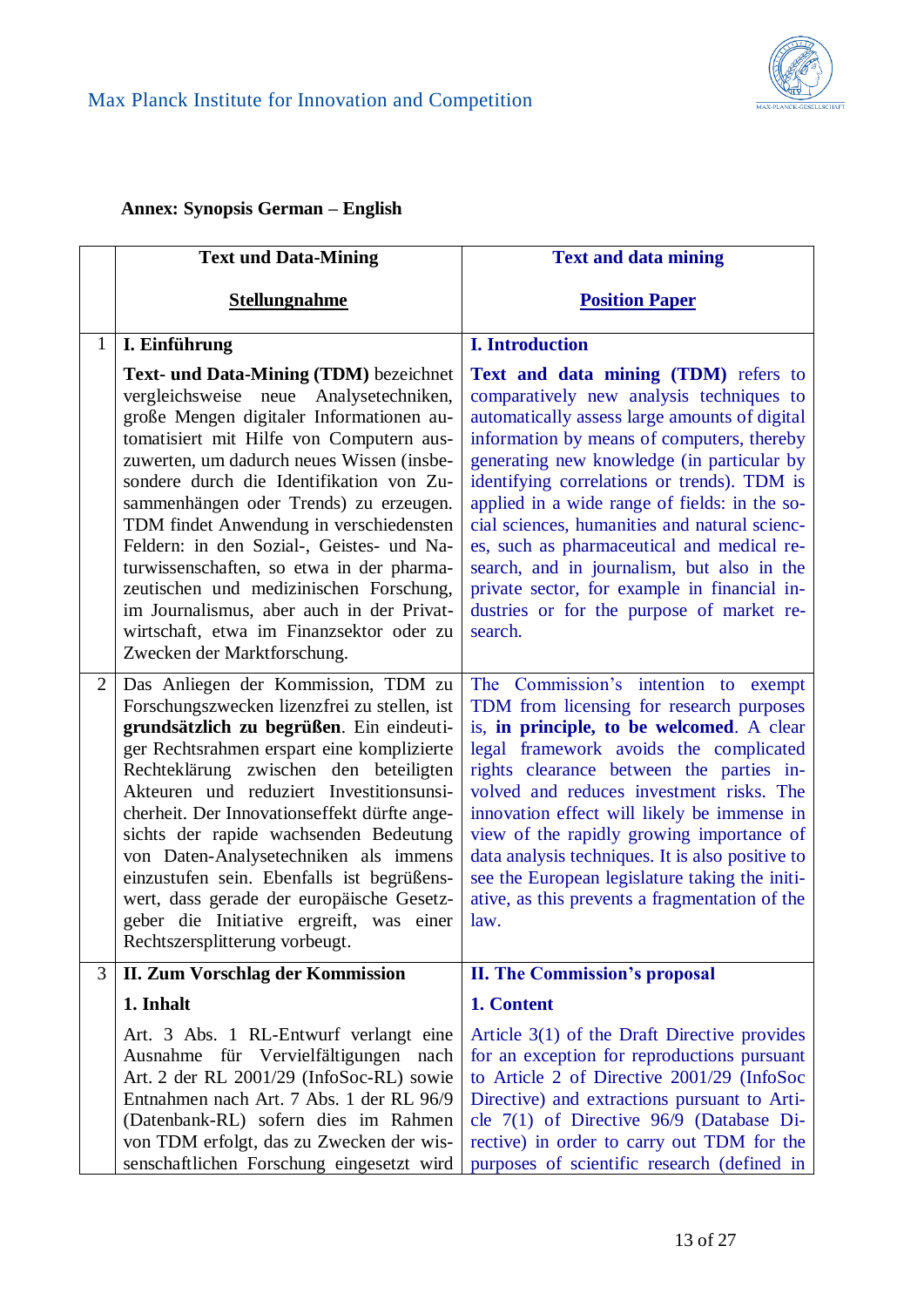

|   | (definiert in Art. 2 Abs. 1). Voraussetzung<br>ist, dass die jeweilige Forschungsorganisa-<br>tion rechtmäßig Zugang zu den durchsuch-<br>ten Quellen hat. Die Ausnahme beschränkt<br>sich auf nicht-gewinnorientierte For-<br>schung und auf solche, die der Erfüllung<br>eines staatlich anerkannten Auftrages dient.<br>Entgegenstehende Vertragsbestimmungen<br>sind nach Art. 3 Abs. 2 unwirksam. Ferner<br>Anwendung von technischen<br>die<br>ist<br>Schutzmaßnahmen durch die Rechteinhaber<br>möglich, welche die Sicherheit und Integri-<br>tät der Netze und Datenbanken gewährleis-<br>ten (Art. 3 Abs. 3). Hier sollen sich Recht-<br>einhaber und Forschungsorganisationen auf<br>bewährte Verfahren einigen (Art. 3 Abs. 4). | Article $2(1)$ ). The prerequisite is that the<br>respective research organization has lawful<br>access to the sources searched. The excep-<br>tion is limited to not-for-profit research<br>and research with a public interest objective.<br>According to Article 3(2), contrary contrac-<br>tual provisions are unenforceable. Further-<br>more, rightholders shall be allowed to apply<br>technical measures to ensure the security<br>and integrity of networks and databases (Ar-<br>ticle $3(3)$ ). Rightholders and research organ-<br>izations should agree on good practices (Ar-<br>ticle $3(4)$ ).                                                                                                                                            |
|---|---------------------------------------------------------------------------------------------------------------------------------------------------------------------------------------------------------------------------------------------------------------------------------------------------------------------------------------------------------------------------------------------------------------------------------------------------------------------------------------------------------------------------------------------------------------------------------------------------------------------------------------------------------------------------------------------------------------------------------------------|-----------------------------------------------------------------------------------------------------------------------------------------------------------------------------------------------------------------------------------------------------------------------------------------------------------------------------------------------------------------------------------------------------------------------------------------------------------------------------------------------------------------------------------------------------------------------------------------------------------------------------------------------------------------------------------------------------------------------------------------------------------|
| 4 | Eine ähnliche Regelung wurde bereits u.a.<br>im Vereinigten Königreich im Jahr 2014 für<br>nicht-kommerzielle Forschung umgesetzt.<br>In Deutschland werden im Rahmen der De-<br>batte über die Wissenschaftsschranke ent-<br>sprechende Vorschläge diskutiert (de la<br>Durantaye, Allgemeine Bildungs- und Wis-<br>senschaftsschranke, 2014; für einen weiter-<br>Anwendungsbereich<br>gehenden<br>indes<br>Schack, ZUM 2016, 266, 269; über die<br>Rechtslage zu TDM insgesamt Spindler,<br>GRUR 2016, 1112, 1117).                                                                                                                                                                                                                      | Similar regulation has already been enact-<br>ed, inter alia, in the United Kingdom in 2014<br>for non-commercial research. In Germany,<br>corresponding proposals are discussed in the<br>context of the debate on the research exemp-<br>tion (de la Durantaye, Allgemeine Bildungs-<br>und Wissenschaftsschranke, 2014; in favor<br>of a broader scope, however, Schack, ZUM<br>2016, 266, 269; about the general legal situ-<br>ation of TDM Spindler, GRUR 2016, 1112,<br>1117).                                                                                                                                                                                                                                                                     |
|   | 5   Der Entwurf knüpft an Vervielfältigungen<br>(Art. 2 Info-Soc-RL) und Entnahmen<br>(Art. 7 Abs. 1 Datenbank-RL) als betroffe-<br>ne Verwertungsrechte an. Würde man<br>TDM als urheberrechtlich relevant erachten<br>(vgl. hierzu etwa Spindler, "Text und Data<br>Mining – urheber- und datenschutzrechtli-<br>che Fragen", GRUR 2016, 1112; Stamatou-<br>di, "Text and Data Mining", in: Stamatoudi<br>(Hrsg.), New Developments in EU and In-<br>ternational Copyright Law, 2016, 253; Tri-<br>aille et al., Study on the legal framework of<br>text and data mining (TDM), 2014), so wä-<br>re dies konsequent. Tatsächlich erfordert<br>TDM in der Regel eine nicht lediglich tem-<br>poräre Vervielfältigung, für welche Art. 5    | The draft refers to reproductions (Article 2)<br>InfoSoc Directive) and extractions (Article<br>$7(1)$ Database Directive) as affected exploi-<br>tation rights. If TDM were considered to be<br>relevant for copyright (see, for example,<br>Spindler, "Text und Data Mining - urheber-<br>und datenschutzrechtliche Fragen", GRUR<br>2016, 1112; Stamatoudi, "Text and Data<br>Mining", in: Stamatoudi (ed.), New Devel-<br>opments in EU and International Copyright<br>Law, 2016, 253; Triaille et al., Study on the<br>legal framework of text and data mining<br>(TDM), 2014), then this would be con-<br>sistent. In fact, TDM usually requires a not<br>merely temporary reproduction, for which<br>Article $5(1)(a)$ InfoSoc Directive would not |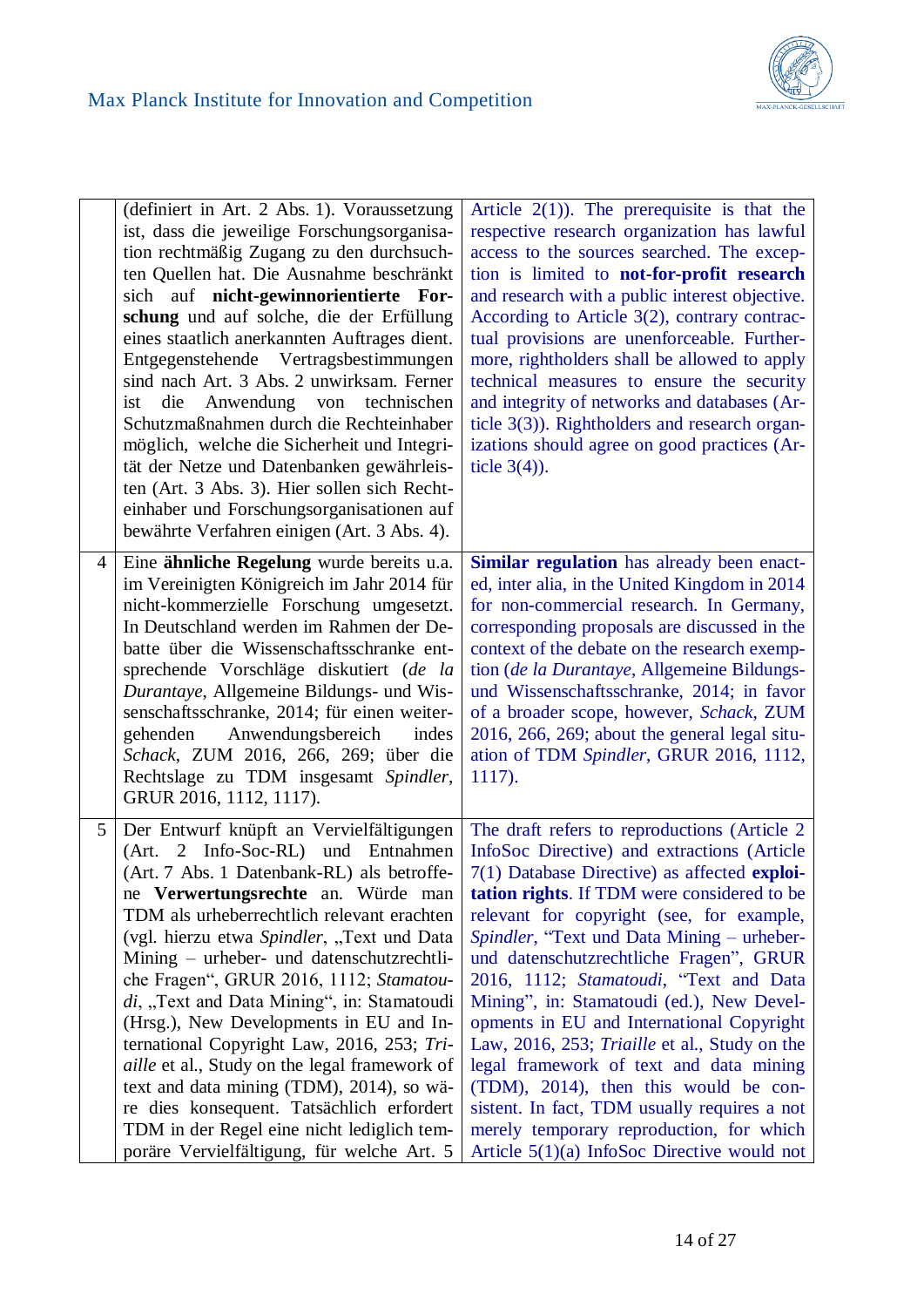

|   | Abs. 1 a) InfoSoc-RL nicht greifen würde.                                                                                                                                                                                                                                                                                                                                                                                                                                                                                                                                                                                                                                                                   | apply.                                                                                                                                                                                                                                                                                                                                                                                                                                                                                                                                                                                                                                                                                            |
|---|-------------------------------------------------------------------------------------------------------------------------------------------------------------------------------------------------------------------------------------------------------------------------------------------------------------------------------------------------------------------------------------------------------------------------------------------------------------------------------------------------------------------------------------------------------------------------------------------------------------------------------------------------------------------------------------------------------------|---------------------------------------------------------------------------------------------------------------------------------------------------------------------------------------------------------------------------------------------------------------------------------------------------------------------------------------------------------------------------------------------------------------------------------------------------------------------------------------------------------------------------------------------------------------------------------------------------------------------------------------------------------------------------------------------------|
| 6 | 2. Regelungstechnische Bedenken                                                                                                                                                                                                                                                                                                                                                                                                                                                                                                                                                                                                                                                                             | 2. Concerns regarding the regulatory                                                                                                                                                                                                                                                                                                                                                                                                                                                                                                                                                                                                                                                              |
|   | Die vorgeschlagene Regelung suggeriert<br>allerdings zu Unrecht, dass die Handlung<br>des TDM an sich urheberrechtlich relevant<br>ist. Zu pauschal sind die Ausführungen in<br>ErwGr. 8, wonach mangels Geltendma-<br>chung von Ausnahmen oder Beschränkun-<br>gen eine Genehmigung vom Rechteinhaber<br>für TDM eingeholt werden müsse. Denn<br>gerade dann, wenn der Nutzer auf Inhalte<br>bereits rechtmäßig zugreifen kann (er die<br>betreffenden Daten also als solche oder<br>Zugang zu ihnen vertraglich erworben hat),<br>muss das automatisierte Auswerten dieser<br>Inhalte ebenso erlaubt sein, wie das Lesen<br>durch den Menschen keiner gesonderten<br>Erlaubnis des Rechteinhabers bedarf. | method<br>However, the proposed rule wrongly sug-<br>gests that carrying out TDM is per se of<br>relevance to copyright. The explanations<br>given in Recital 8, according to which an<br>authorization to undertake such acts must be<br>obtained from rightholders if no exception<br>or limitation applies, are too sweeping. Es-<br>pecially in the case that a user has lawful<br>access to contents (the user has acquired the<br>relevant data as such or has acquired access<br>to them on a contractual basis), the automat-<br>ed analysis of these contents must be permit-<br>ted, just as reading by the human being does<br>not require any separate consent by the<br>rightholder. |
| 7 | Der damit suggerierte illusionäre Schutz<br>wirkt sich insbesondere in denjenigen Fäl-<br>len aus, in denen die Vertragsvereinbarung<br>zwischen Rechteinhaber und Nutzer keine<br>ausdrücklichen Bestimmungen zu TDM<br>enthalten.<br>die<br>vorgeschlagene<br>Denn<br>Schrankenregelung ließe den Umkehr-<br>schluss zu, dass TDM eine aufspaltbare<br>Nutzungsart darstellt. Ein Schweigen im<br>Vertrag wäre folglich dahingehend zu in-<br>terpretieren, dass sich die vertragliche Be-<br>rechtigung eben nicht auf TDM bezöge.                                                                                                                                                                       | The <b>illusionary protection</b> thus suggested<br>has an effect, in particular, in those cases in<br>which the contractual agreement between<br>the rightholder and the user does not contain<br>any express provisions on TDM. The pro-<br>posed limitation would allow for the conclu-<br>sion <i>e contrario</i> that TDM is a separable<br>type of use. An omission in a contract would<br>therefore have to be interpreted in the sense<br>that the contractually granted right does not<br>refer to TDM.                                                                                                                                                                                  |
| 8 | Die Folgen eines solchen Fehlschlusses<br>reichen deswegen weit, weil die vorge-<br>schlagene Regelung TDM nur nicht ge-<br>winnorientierten bzw. im unmittelbaren<br>öffentlichen Interesse tätigen Forschungs-<br>organisationen gestatten soll. Damit würden<br>Nutzer von TDM für kommerzielle bzw.<br>nicht im öffentlichen Interesse liegende<br>Forschung zum Abschluss vertraglicher<br>Vereinbarungen mit den Rechteinhabern<br>gezwungen. Dies entbehrt einer sachlichen<br>Rechtfertigung (dazu Ziff. 10-12) und führt<br>darüber hinaus zu komplexen Abgrenzungs-                                                                                                                               | The <b>consequences</b> of such a wrong conclu-<br>sion are far-reaching, since the proposed<br>rule allows TDM to be carried out only by<br>not-for-profit research organizations and<br>research organizations acting directly in the<br>public interest. This would force users of<br>TDM to conclude contractual agreements<br>with the rightholders for commercial pur-<br>poses and for research not in the public in-<br>terest. This lacks a substantive justification<br>(see para. 10-12) and also leads to complex<br>questions of demarcation in the legal prac-<br>tice. As a result of the different national im-                                                                   |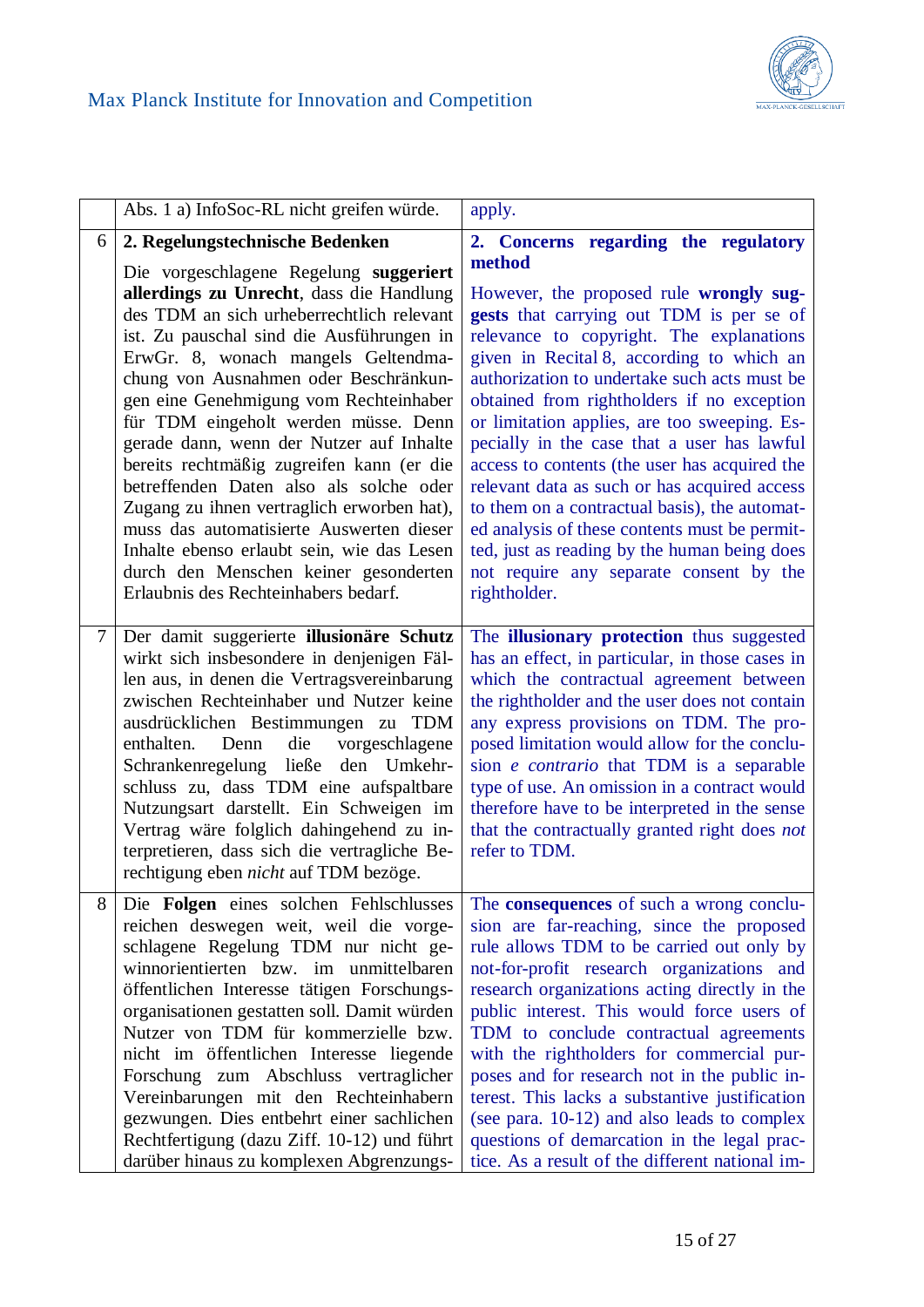

|    | fragen in der Rechtspraxis. Durch zu erwar-<br>tende Unterschiede in der nationalen Um-<br>setzung würde die Rechtszersplitterung im<br>Binnenmarkt gegenüber heute noch forciert,<br>was dem erklärten Ziel der unionsweiten<br>Rechtsharmonisierung zuwiderliefe.                                                                                                                                                                                                                                                                                                                                                                                                                         | plementations to be expected, the fragmenta-<br>tion of law in the internal market would be<br>pushed even further, which is contrary to the<br>declared objective of the Union-wide har-<br>monization of the law.                                                                                                                                                                                                                                                                                                                                                                         |
|----|---------------------------------------------------------------------------------------------------------------------------------------------------------------------------------------------------------------------------------------------------------------------------------------------------------------------------------------------------------------------------------------------------------------------------------------------------------------------------------------------------------------------------------------------------------------------------------------------------------------------------------------------------------------------------------------------|---------------------------------------------------------------------------------------------------------------------------------------------------------------------------------------------------------------------------------------------------------------------------------------------------------------------------------------------------------------------------------------------------------------------------------------------------------------------------------------------------------------------------------------------------------------------------------------------|
| 9  | Mit Skepsis zu betrachten ist darüber hinaus<br>die generelle Vorbildwirkung einer sol-<br>chen Regelung für die Entwicklung der<br>datengetriebenen Wirtschaft: Bei TDM<br>dürfte es sich lediglich um eine erste, wenn<br>auch wichtige Datenanalysetechnik han-<br>deln. Diese isoliert einer urheberrechtlichen<br>Regelung zu unterwerfen, führte zu einer<br>bruchstückhaften und längerfristig inkohä-<br>renten Rechtsfortentwicklung. Stattdessen<br>vermögen nur ganzheitliche, übergeordnete<br>Interessenzusammenhänge<br>berücksichti-<br>gende Regulierungsansätze der gesell-<br>schaftlichen und wirtschaftlichen Bedeu-<br>tung von Datenanalysen Rechnung zu tra-<br>gen. | In addition, the general role model effect of<br>such a rule is to be viewed with skepticism<br>regarding the development of the data-<br>driven economy: TDM is to be considered<br>only as a first, albeit an important, data<br>analysis technique. Submitting TDM to an<br>isolated copyright rule would lead to a<br>fragmentary and incoherent legal develop-<br>ment in the longer run. Instead, only holistic<br>regulatory approaches that accommodate<br>overarching interrelations of interests can<br>account for the societal and economic signif-<br>icance of data analyses. |
|    |                                                                                                                                                                                                                                                                                                                                                                                                                                                                                                                                                                                                                                                                                             |                                                                                                                                                                                                                                                                                                                                                                                                                                                                                                                                                                                             |
| 10 | 3. Inhaltliche Bedenken                                                                                                                                                                                                                                                                                                                                                                                                                                                                                                                                                                                                                                                                     | 3. Concerns regarding the content                                                                                                                                                                                                                                                                                                                                                                                                                                                                                                                                                           |
|    | Der RL-Entwurf geht davon aus, dass TDM<br>für die wissenschaftliche Forschung von<br>besonderem Nutzen ist und namentlich In-<br>novationsanreize schafft. Dies trifft zu, darf<br>aber nicht zu dem Schluss führen, dass<br>TDM für Zwecke jenseits der wissenschaft-<br>lichen Forschung nicht ebenso hohes Inno-<br>vations- und Entdeckungspotential birgt,<br>etwa für Startups, Journalisten oder Infor-<br>mationsintermediäre.<br>Selbst innerhalb der Forschung will die                                                                                                                                                                                                          | The Draft Directive assumes that TDM is of<br>particular benefit to scientific research and,<br>in particular, creates incentives for innova-<br>tion. While this is true, this must not, how-<br>ever, lead to the conclusion that TDM does<br>not bear the same high potential for inno-<br>vation and discovery for purposes beyond<br>scientific research, e.g. for start-ups, journal-<br>ists or information intermediaries.<br>Even within the field of research, however,                                                                                                           |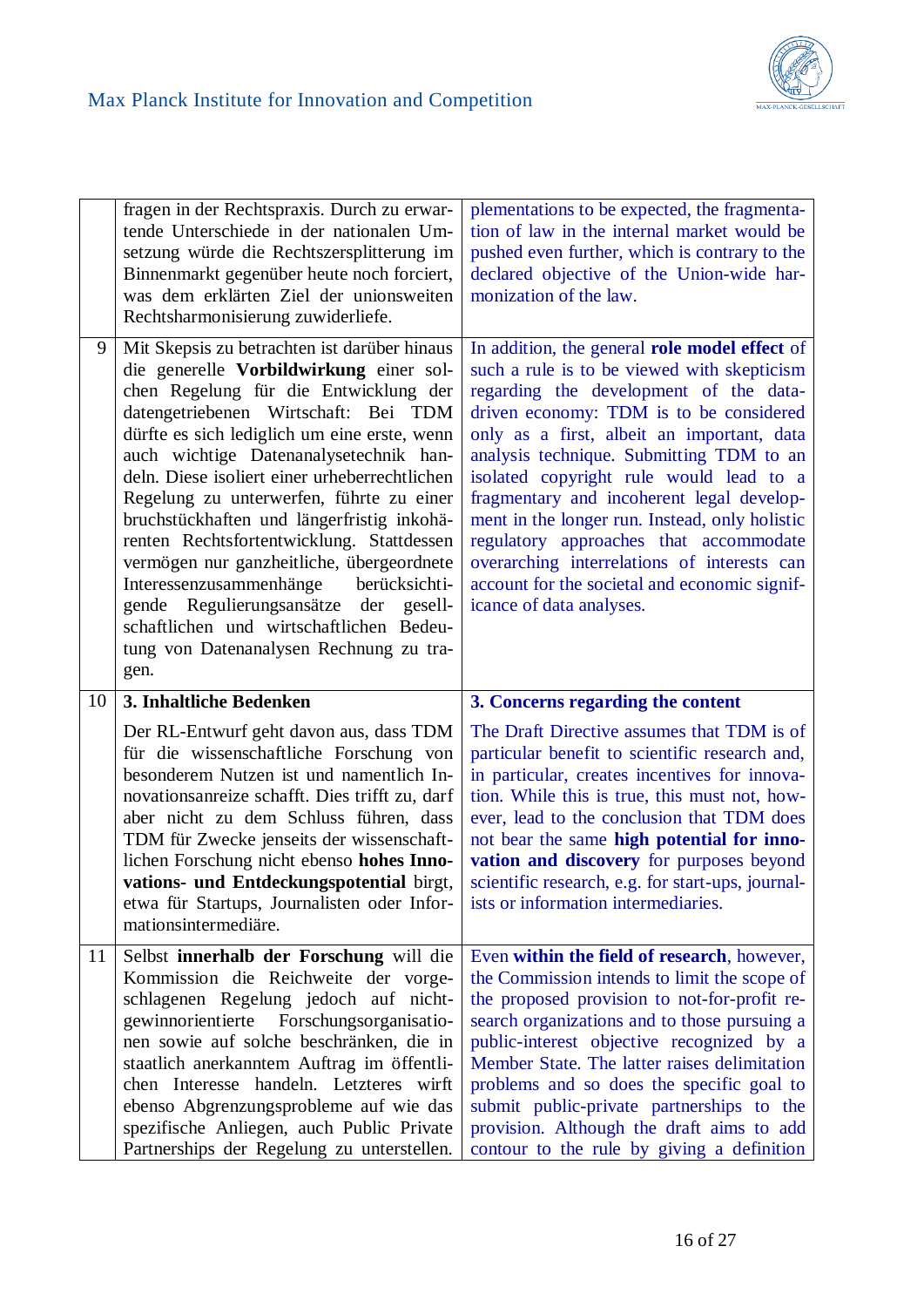

|    | Der Entwurf ist zwar um eine Konturierung                                             | (Article $2(1)$ ), this definition uses a large                                                         |
|----|---------------------------------------------------------------------------------------|---------------------------------------------------------------------------------------------------------|
|    | durch Definition bemüht (Art. 2 Abs. 1);                                              | number of legal terms that are vague or to be                                                           |
|    | diese verwendet allerdings eine Vielzahl                                              | further defined, which will most likely lead                                                            |
|    | unbestimmter bzw. konkretisierungsbedürf-                                             | to lengthy court procedures involving the                                                               |
|    | tiger Rechtsbegriffe, was langwierige Pro-                                            | CJEU as an interpreting instance.                                                                       |
|    | zesse unter Involvierung des EuGH als                                                 |                                                                                                         |
|    | Auslegungsinstanz erwarten lässt.                                                     |                                                                                                         |
|    |                                                                                       |                                                                                                         |
| 12 | Ein Einbezug auch gewinnorientierter - und<br>auch rein privatwirtschaftlicher - For- | Including profit-oriented $-$ and also <b>purely</b><br><b>private</b> – research in a provision on TDM |
|    | schung in eine Regelung zu TDM vermei-                                                | would avoid not only the aforementioned                                                                 |
|    | det nicht nur die besagten Abgrenzungs-                                               | delimitation problems. More importantly,                                                                |
|    | probleme. Noch viel wichtiger ist, dass dies                                          | this would strengthen the position of re-                                                               |
|    | die Position forschender Unternehmen in                                               | search-based companies in the European                                                                  |
|    | der Europäischen Union gegenüber Wett-                                                | Union against their competitors who are not                                                             |
|    | bewerbern stärken wird, die entsprechenden                                            | subjected to similar restrictions.                                                                      |
|    | Restriktionen nicht unterworfen sind.                                                 |                                                                                                         |
| 13 | <b>III. Alternativer Regelungsvorschlag</b>                                           | <b>III. Alternative regulatory proposal</b>                                                             |
|    |                                                                                       |                                                                                                         |
|    | 1. TDM als bestimmungsgemäßer Ge-                                                     | 1. TDM as normal use                                                                                    |
|    | <b>brauch</b>                                                                         | Against the background of these concerns,                                                               |
|    | Vor dem Hintergrund dieser Bedenken wird                                              | an alternative regulatory proposal is present-                                                          |
|    | hier ein alternativer Regelungsvorschlag                                              | ed here. In the first place, the proposal is                                                            |
|    | unterbreitet. Dieser beruht zunächst darauf,                                          | based on the fact that the performance of                                                               |
|    | dass die Durchführung von TDM an sich -                                               | TDM as $such - as described at the outset$                                                              |
|    | wie eingangs beschrieben (Ziff. $6$ ) – ebenso                                        | (see para. $6$ ) – has no more relevance under                                                          |
|    | wenig eine urheberrechtliche Relevanz ent-                                            | copyright than any other kind of use of the                                                             |
|    | faltet wie ein sonstiger, irgendwie gearteter                                         | work, in particular the reading and compre-                                                             |
|    | Werkgenuss, namentlich das Lesen und                                                  | hension of connections by a human being.                                                                |
|    | Erfassen von Zusammenhängen durch einen                                               | Just as reading corresponds to the normal                                                               |
|    | Menschen. Genauso wie die Lektüre dem                                                 | use of analogue written works (this aware-                                                              |
|    | bestimmungsgemäßen Gebrauch analoger                                                  | ness of contents does not conflict with copy-                                                           |
|    | Schriftwerke entspricht, das Urheberrecht                                             | right), the normal use of digitally stored                                                              |
|    | der Kenntnisnahme von Inhalten also nicht                                             | content lies $-$ in the light of today's tech-                                                          |
|    | entgegensteht, liegt der bestimmungsge-                                               | nologies – in automatically finding and cor-                                                            |
|    | mäße Gebrauch digital gespeicherter                                                   | relating the information it contains. In a                                                              |
|    | Inhalte im Lichte der heutigen Technolo-                                              | sense comparable, Article $5(3)$ of Directive                                                           |
|    | gien darin, enthaltene Informationen auto-                                            | 2009/24 (Software Directive) defines the                                                                |
|    | matisiert aufzufinden und in eine Korrelati-                                          | normal use of computer programs such that                                                               |
|    | on zu stellen. In gewissem Sinne vergleich-                                           | "[t]he person having a right to use a copy of                                                           |
|    | bar definiert etwa Art. 5 Abs. 3 der RL                                               | a computer program shall be entitled, with-                                                             |
|    | 2009/24 (Software-RL) den bestimmungs-                                                | out the authorization of the rightholder, to                                                            |
|    | gemäßen Gebrauch von Computerpro-                                                     | observe, study or test the functioning of the                                                           |
|    | grammen dahingehend, dass die zur Nut-                                                | program in order to determine the ideas and                                                             |
|    | zung berechtigten Person eine Programm-                                               | principles which underlie any element of the                                                            |
|    | kopie "ohne die Genehmigung des Rechts-                                               | program" (see also Recital 13).                                                                         |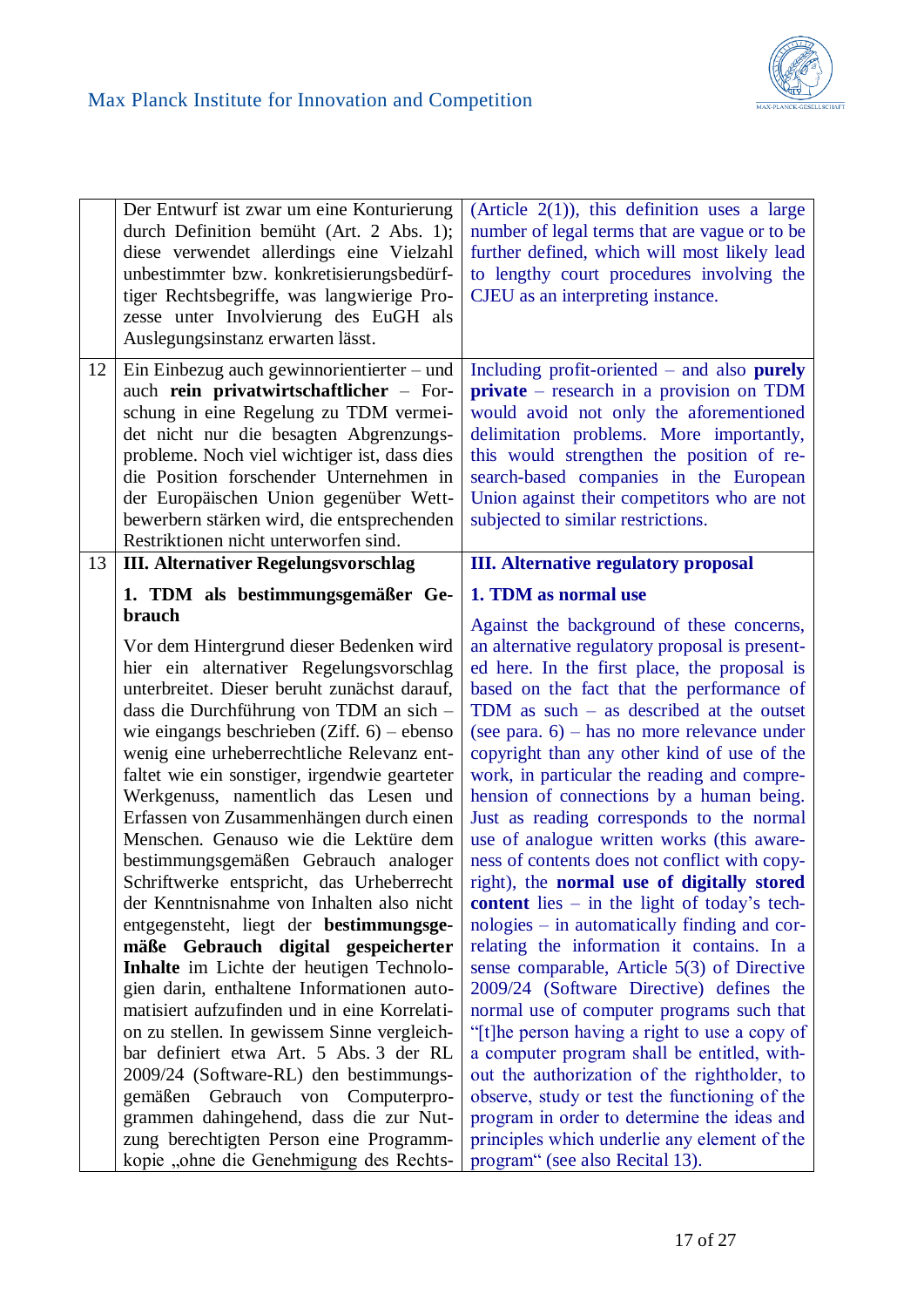|    | inhabers  das Funktionieren dieses Pro-     |                                                 |
|----|---------------------------------------------|-------------------------------------------------|
|    | gramms beobachten, untersuchen oder tes-    |                                                 |
|    | ten [darf], um die einem Programmelement    |                                                 |
|    | zugrundeliegenden Ideen und Grundsätze      |                                                 |
|    | zu ermitteln" (s.a. ErwGr. 13).             |                                                 |
| 14 | Das Besondere an TDM liegt allerdings       | However, the special feature of TDM is that     |
|    | darin, dass dem eigentlichen Vorgang an     | the actual process of TDM itself is usually     |
|    | sich regelmäßig ein Vervielfältigungspro-   | preceded by a reproduction, since the da-       |
|    | zess vorgeschaltet werden muss, da die      | tasets involved are usually available in dif-   |
|    | einbezogenen Datensätze üblicherweise in    | ferent formats and must therefore be normal-    |
|    | unterschiedlichen Formaten vorliegen und    | ized for the purpose of the comprehensive       |
|    | daher zum Zwecke des übergreifenden au-     | automated search (and, as the case may be,      |
|    | tomatisierten Durchsuchens zuerst normali-  | undergo a taxonomy). At first sight, this       |
|    | siert werden müssen (und je nachdem auch    | process is comparable to so-called "format-     |
|    | einer Taxonomie zu unterziehen sind). Die-  | shifting" (for example, from an analogue to     |
|    | ser Vorgang ist auf den ersten Blick ver-   | a digital carrier), which inevitably leads to a |
|    |                                             | reproduction.                                   |
|    | gleichbar mit dem sog. "format-shifting"    |                                                 |
|    | (etwa von einem analogen auf einen digita-  |                                                 |
|    | len Träger), welches unweigerlich zu einer  |                                                 |
|    | Vervielfältigung führt.                     |                                                 |
| 15 | Je nachdem, auf welche Quellen das TDM      | Depending on the sources on which the           |
|    | zurückgreift, können darüber hinaus durch   | TDM is based, databases that are protected      |
|    | die Datenbank-RL geschützte Datenbanken     | subject-matter under the Database Directive     |
|    | betroffen sein. Mit der erwähnten Normali-  | can also be affected. The stated normaliza-     |
|    | sierung kann je nachdem eine zustim-        | tion might constitute an extraction, which      |
|    | mungsbedürftige Entnahme einhergehen,       | requires consent, and is defined as "the per-   |
|    | die Art. 7 Abs. 2 a) der Datenbank-RL defi- | manent or temporary transfer of all or a sub-   |
|    | niert als "ständige oder vorübergehende     | stantial part of the contents of a database to  |
|    | Übertragung der Gesamtheit oder eines       | another medium by any means or in any           |
|    | wesentlichen Teils des Inhalts einer Daten- | form" (Art. 7(2)(a) Database Directive).        |
|    | bank auf einen anderen Datenträger, unge-   |                                                 |
|    | achtet der dafür verwendeten Mittel und der |                                                 |
|    | Form der Entnahme".                         |                                                 |
| 16 | Weder die erforderliche Entnahme aus Da-    | Neither the necessary extraction from data-     |
|    | tenbanken noch die im Rahmen der erfor-     | bases nor the reproduction resulting from the   |
|    | derlichen Normalisierung entstehende Ver-   | required normalization allows the user an       |
|    | vielfältigung eröffnet dem Nutzer jedoch -  | independent use, however (unlike e.g. for-      |
|    |                                             |                                                 |
|    | anders als z.B. beim "format-shifting" -    | mat-shifting). Rather, these processes are      |
|    | eine eigenständige Nutzungsmöglichkeit.     | technically necessary in order to carry out     |
|    | Vielmehr sind diese Vorgänge technisch      | TDM at all, just as, for example, a reproduc-   |
|    | notwendig, um TDM überhaupt durchzu-        | tion is unavoidable for the use of software.    |
|    | führen, wie auch etwa für die Nutzung von   | For this reason, Article $5(1)$ of the Software |
|    | Software eine Vervielfältigung unausweich-  | Directive provides that a permanent or tem-     |
|    | lich ist. Aus diesem Grunde bestimmt Art. 5 | porary reproduction of software according to    |
|    | Abs. 1 der Software-RL, dass für eine dau-  | Article $4(1)(a)$ of the same Directive "shall" |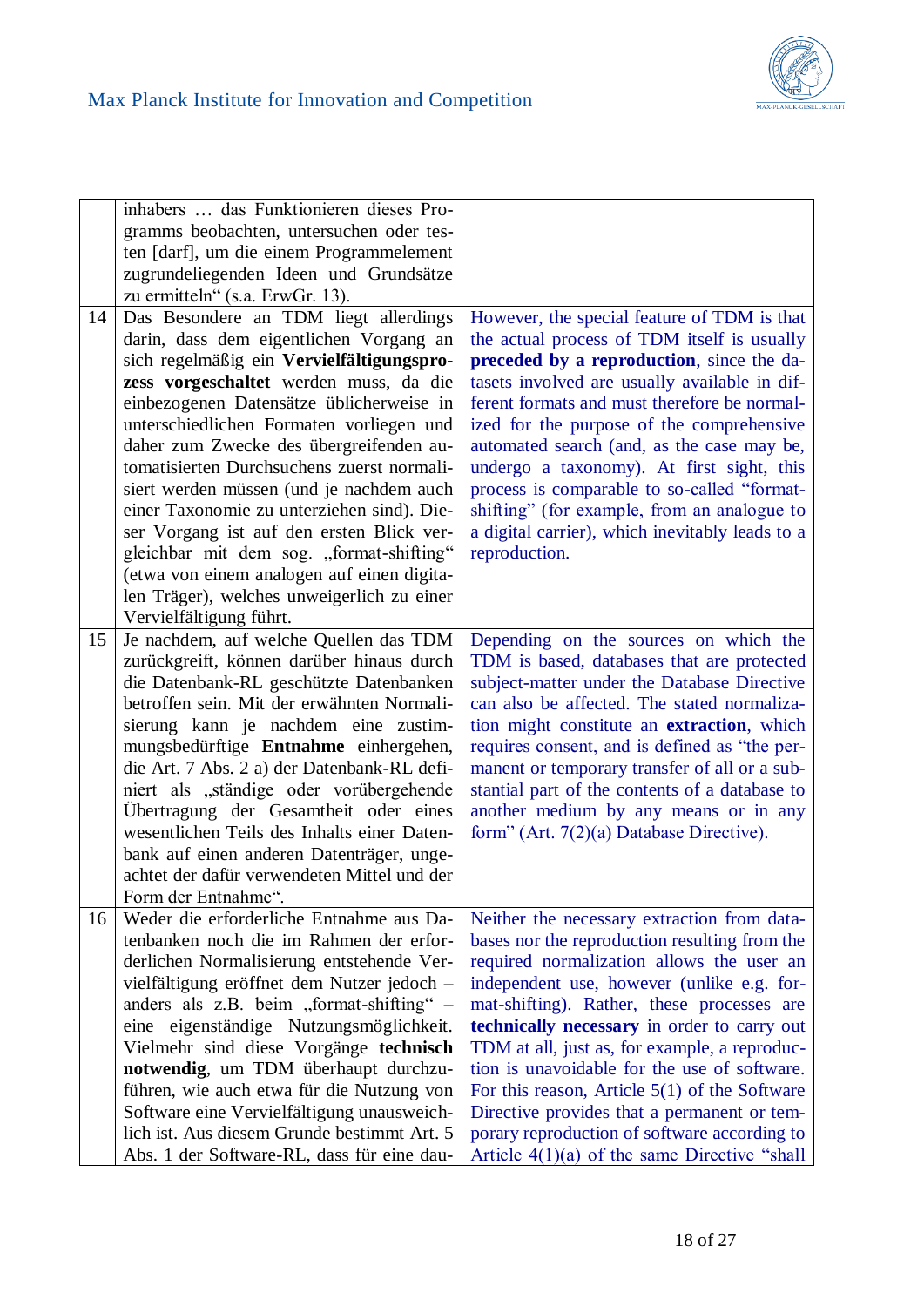

|    | erhafte oder vorübergehende Vervielfälti-<br>gung von Software i.S.v. Art. 4 Abs. 1 a)<br>derselben RL "nicht der Zustimmung des<br>Rechtsinhabers [bedarf], wenn sie für eine<br>bestimmungsgemäße Benutzung des Com-<br>puterprogramms  notwendig sind". Damit<br>wird im Verhältnis zum sehr weit gefassten<br>Vervielfältigungsbegriff in Art. 2 der Info-<br>Soc-RL eine spezifische Bereichsausnahme<br>geschaffen, die über den von seinem Zweck<br>her sehr viel engeren Art. 5 Abs. 1 der In-<br>foSoc-RL hinausgeht.                                                                                                                                                                                                                                                                                                                                                         | not require authorization by the rightholder<br>where they are necessary for the use of the<br>computer program". Thus, in relation to the<br>very broad concept of reproduction in Art. 2<br>of the InfoSoc Directive, a specific field<br>exemption is created that goes beyond the<br>much narrower rationale of Art. $5(1)$ of the<br>InfoSoc Directive.                                                                                                                                                                                                                                                                                                                                                                                                                                                                                                       |
|----|----------------------------------------------------------------------------------------------------------------------------------------------------------------------------------------------------------------------------------------------------------------------------------------------------------------------------------------------------------------------------------------------------------------------------------------------------------------------------------------------------------------------------------------------------------------------------------------------------------------------------------------------------------------------------------------------------------------------------------------------------------------------------------------------------------------------------------------------------------------------------------------|--------------------------------------------------------------------------------------------------------------------------------------------------------------------------------------------------------------------------------------------------------------------------------------------------------------------------------------------------------------------------------------------------------------------------------------------------------------------------------------------------------------------------------------------------------------------------------------------------------------------------------------------------------------------------------------------------------------------------------------------------------------------------------------------------------------------------------------------------------------------|
| 17 | Bezogen auf TDM gilt nichts anderes, so-<br>weit es sich um Inhalte handelt, zu denen<br>die durchführenden Personen rechtmäßigen<br>Zugang haben. Das hier vorgeschlagene<br>Regelungsmodell läuft m.a.W. auf eine<br>weitere, spezifische Bereichsausnahme hin-<br>aus, die daran anknüpft, dass das Durchfüh-<br>ren von TDM als solches der Zustimmung<br>des Rechteinhabers ebenso wenig bedarf<br>wie Handlungen i.S.v. Art. 5 Abs. 3 der<br>Software-RL. Um TDM überhaupt vor-<br>nehmen zu können, sind indessen ebenso<br>Vervielfältigungen notwendig, wie sie dem<br>rechtmäßigen Nutzer von Software nach<br>Art. 5 Abs. 1 der Software-RL erlaubt sind.<br>Das bedeutet, dass Art. 2 der InfoSoc-RL<br>solche Vervielfältigungen nicht erfasst.<br>Gleiches gilt mit Bezug auf gewisse Ent-<br>nahmen von Datenbankinhalten, die zum<br>Zwecke des TDM erforderlich sind. | Nothing else applies regarding TDM, as far<br>as concerns content to which the persons<br>performing the mining have lawful access.<br>In other words, the regulatory model sug-<br>gested here constitutes another specific field<br>exemption based on the fact that the perfor-<br>mance of TDM as such, like acts under Art.<br>5(3) of the Software Directive, does not re-<br>quire the consent of the rightholder. In order<br>to be able to carry out TDM at all, however,<br>reproductions are just as necessary as they<br>are permitted to the lawful user of software<br>pursuant to Article $5(1)$ of the Software Di-<br>rective. This means that Art. 2 InfoSoc Di-<br>rective does not cover such reproductions.<br>The same applies with regard to certain ex-<br>tractions from database contents that are<br>necessary for the purposes of TDM. |
| 18 | Das vorgeschlagene Regelungsmodell er-<br>mächtigt nicht jeden Dritten zu TDM, son-<br>dern allein jenen Nutzer, dem der Rechtein-<br>haber selbst Zugang zu den davon erfassten<br>Quellen gewährt hat. Genauso wie ein<br>Rechteinhaber, der Nutzern Software zum<br>Gebrauch überlässt, davon ausgehen muss,<br>dass anlässlich der Nutzung Vervielfälti-<br>gungen und Handlungen i.S.v. Art. 5 Abs. 1<br>bzw. Abs. 3 der Software-RL erfolgen,<br>muss der Rechteinhaber dann von der<br>Durchführung von TDM ausgehen, wenn er<br>dergestalt den Zugang zu Quellen ermög-                                                                                                                                                                                                                                                                                                        | The proposed regulatory model does not<br>entitle any third party to carry out TDM, but<br>only the user to whom the rightholder has<br>granted <b>access</b> to the sources affected by it.<br>Just as a rightholder who allows users to use<br>software must assume that reproductions<br>and other actions according to Article $5(1)$<br>and (3) of the Software Directive are per-<br>formed, the rightholder must assume that<br>TDM is carried out if he allows access to<br>sources in a manner that enables TDM.<br>Therefore, in principle, an "implied license"<br>is to be assumed – comparable to the provi-                                                                                                                                                                                                                                          |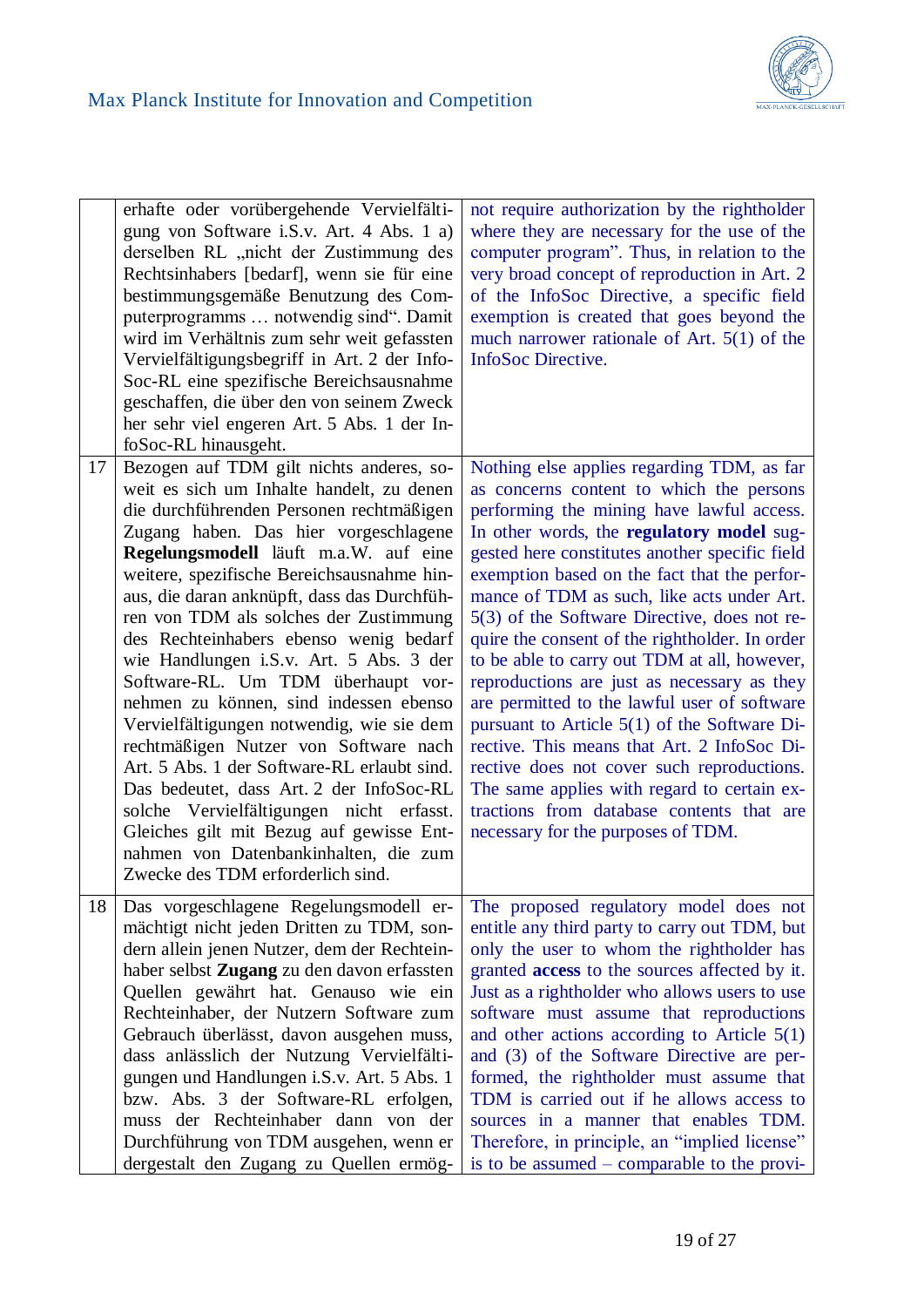

|    | licht, dass TDM möglich ist. Mithin ist -<br>vergleichbar mit der Regelung in der Soft-<br>ware-RL $-$ im Prinzip von einer "implied<br>license" auszugehen (Grützmacher, in:<br>Wandtke/Bullinger, UrhR, 4. Aufl., § 69d,<br>Rn. 3 m.w.N.).                                                                                                                                                                                                                                                                                                                                          | sion<br>the<br>Software<br><b>Directive</b><br>in<br>(Grützmacher, in: Wandtke/Bullinger,<br>UrhR, 4th edition, § 69d, para. 3 with further<br>references).                                                                                                                                                                                                                                                                                                                         |
|----|---------------------------------------------------------------------------------------------------------------------------------------------------------------------------------------------------------------------------------------------------------------------------------------------------------------------------------------------------------------------------------------------------------------------------------------------------------------------------------------------------------------------------------------------------------------------------------------|-------------------------------------------------------------------------------------------------------------------------------------------------------------------------------------------------------------------------------------------------------------------------------------------------------------------------------------------------------------------------------------------------------------------------------------------------------------------------------------|
| 19 | Damit liegt der Sinn der vorgeschlagenen<br>gesetzlichen Regelung in erster Linie darin,<br>die zulässige Reichweite abweichender<br>vertraglicher Absprachen - namentlich<br>solcher, die TDM verbieten würden - zu<br>bestimmen. Aus der Regelung folgt ein<br>unabdingbarer Kern zulässiger Handlungen<br>des bestimmungsgemäßen Nutzers, indem<br>entgegenstehende Vertragsbestimmungen<br>unwirksam sein müssen (in diesem Sinne<br>schon Art. 8 Abs. 2 der Software-RL). Ge-<br>nau dieses Anliegen spiegelt sich auch in<br>Art. 3 Abs. 2 des RL-Entwurfs der Kom-<br>mission. | Thus, the purpose of the proposed rule is<br>primarily to determine the permissible range<br>of divergent contractual arrangements, in<br>particular those which would prohibit TDM.<br>The rule constitutes an indispensable core of<br>permitted acts of the intended user, as it ren-<br>ders contrary contractual terms void (in this<br>sense, Article 8(2) of the Software Di-<br>rective). Article $3(2)$ of the Commission's<br>Draft Directive also reflects this concern. |
| 20 | Entscheidender Grund dafür, dass jene Nut-<br>zer, die rechtmäßigen Zugang zu den ver-<br>wendeten Quellen haben, TDM ohne Zu-<br>stimmung des Rechteinhabers durchführen<br>können müssen, ist der Umstand, dass von<br>dessen Seite keine spezifischen Vorkeh-<br>rungen erforderlich sind, um TDM zu<br>ermöglichen. Vielmehr kann der Nutzer die<br>vorstehend<br>genannte Normalisierung<br>grundsätzlich selbst durchführen,<br>auch<br>wenn dies weder zwingend ist noch unbe-<br>dingt sinnvoll bzw. effizient erscheint.                                                     | The decisive reason for the fact that those<br>users who have legal access to the sources<br>used must be able to carry out TDM without<br>the consent of the rightholder lies in the fact<br>that the rightholder does not need to take<br>any specific actions to enable TDM. Rather,<br>the user can basically perform the above-<br>mentioned normalization himself, even if<br>this is neither necessary nor particularly<br>meaningful or efficient.                          |
| 21 | 2. Weitführende Geschäftsmodelle auf<br>vertraglicher Basis                                                                                                                                                                                                                                                                                                                                                                                                                                                                                                                           | 2. Advanced business models on a con-<br>tractual basis                                                                                                                                                                                                                                                                                                                                                                                                                             |
|    | Rechteinhabern (wie z.B. Wissenschafts-<br>verlegern) stehen gerade vor diesem Hin-<br>tergrund neue Geschäftmodelle offen, die<br>sie bislang eher vereinzelt im Verhältnis zu<br>gewissen, TDM betreibenden Industrien<br>nutzen. Für diese wie auch für Forscher<br>kann es von Interesse sein, den vorgelager-<br>ten Schritt der Normalisierung nicht selbst<br>vorzunehmen, sondern einen spezialisierten                                                                                                                                                                       | Against this background, new business<br>models are available to the rightholders<br>(such as scientific publishers), who have so<br>far used them in rather isolated cases in rela-<br>tion to certain TDM-driven industries. Such<br>industries, as well as researchers, may prefer<br>not to undertake the normalization step<br>themselves, but to involve a specialized<br>third party. Should those users who are not                                                         |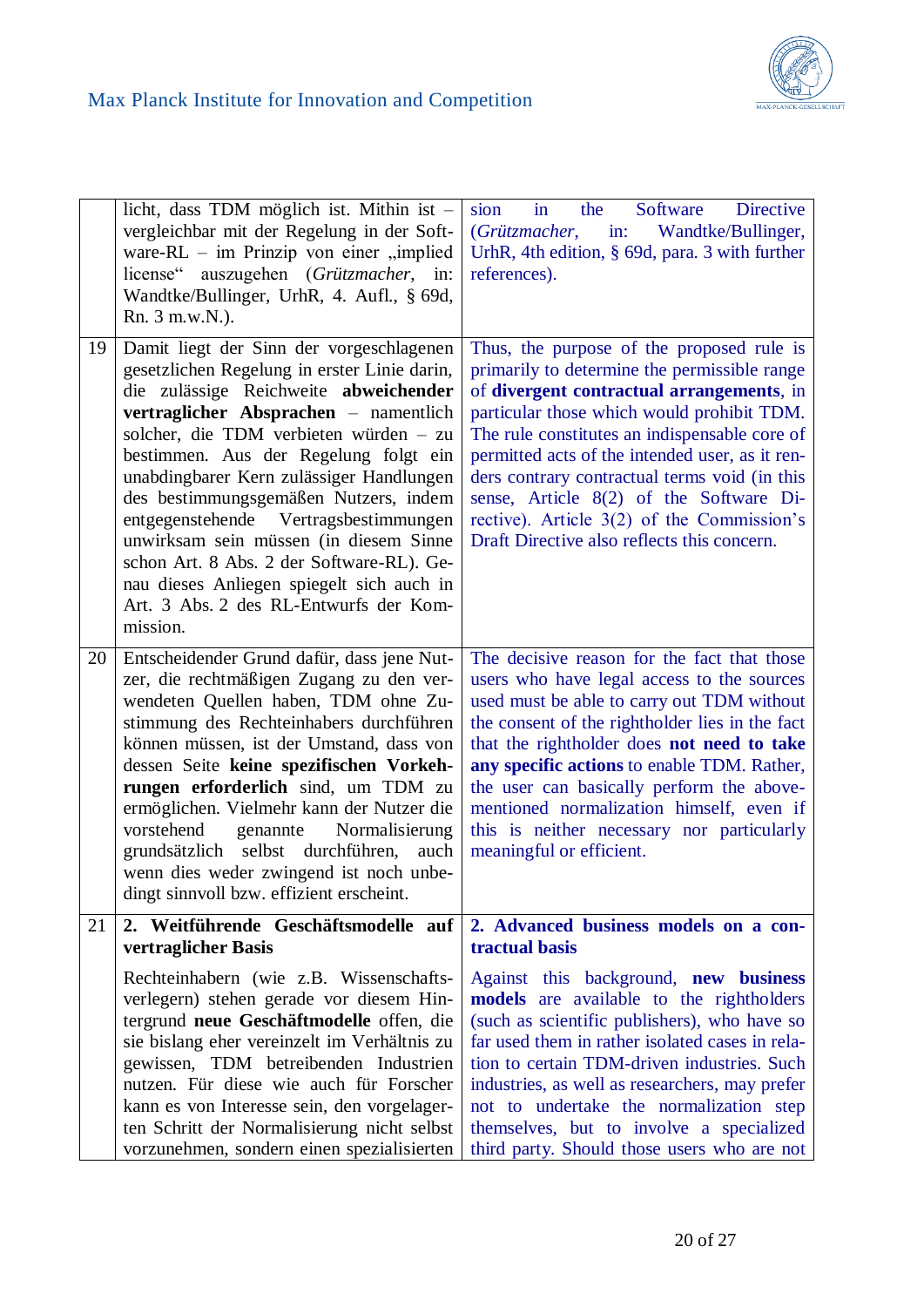

|    | Dritten hinzuzuziehen. Denn versuchen es<br>jene nicht darauf spezialisierten Nutzer<br>selbst, die rechtmäßigen Zugang zu den<br>erfassten Inhalten haben, führt dies keines-<br>wegs ohne weiteres zu einem Datensatz, der<br>erforderlich ist, um optimale Ergebnisse des<br>TDM zu erzielen. Dies eröffnet in erster<br>Linie den Rechteinhabern selbst die Mög-<br>lichkeit, von Nutzern bezeichnete Inhalte<br>technisch so aufzubereiten, dass das TDM<br>von diesen dann ohne weiteres unmittelbar<br>durchgeführt werden kann.                                                                                                                                                                                                                                                                                                                                                                                                                                                                          | specialized and who have lawful access to<br>the recorded content perform the normaliza-<br>tion themselves, this does not simply pro-<br>duce a dataset that is necessary to achieve<br>optimal results of TDM. This primarily<br>opens up the possibility for the rightholders<br>to technically process content designated by<br>users, who can then directly carry out TDM.                                                                                                                                                                                                                                                                                                                                                                                                                                                                                                                     |
|----|------------------------------------------------------------------------------------------------------------------------------------------------------------------------------------------------------------------------------------------------------------------------------------------------------------------------------------------------------------------------------------------------------------------------------------------------------------------------------------------------------------------------------------------------------------------------------------------------------------------------------------------------------------------------------------------------------------------------------------------------------------------------------------------------------------------------------------------------------------------------------------------------------------------------------------------------------------------------------------------------------------------|-----------------------------------------------------------------------------------------------------------------------------------------------------------------------------------------------------------------------------------------------------------------------------------------------------------------------------------------------------------------------------------------------------------------------------------------------------------------------------------------------------------------------------------------------------------------------------------------------------------------------------------------------------------------------------------------------------------------------------------------------------------------------------------------------------------------------------------------------------------------------------------------------------|
| 22 | Solche Dienstleistungen beziehen sich aber<br>nur auf die notwendigen Vorbereitungs-                                                                                                                                                                                                                                                                                                                                                                                                                                                                                                                                                                                                                                                                                                                                                                                                                                                                                                                             | Such services, however, relate only to the<br>necessary preparatory measures, namely                                                                                                                                                                                                                                                                                                                                                                                                                                                                                                                                                                                                                                                                                                                                                                                                                |
|    | maßnahmen, d.h. auf die Normalisierung<br>und die damit einhergehenden Vervielfälti-<br>gungen. Insoweit kommt die vorstehend<br>genannte Bereichsausnahme zugunsten der<br>rechtmäßigen Nutzer zwar nicht zum Zug.<br>Dies ändert aber nichts daran, dass das ei-<br>gentliche TDM keiner Einwilligung des<br>Rechteinhabers bedarf, weil dieses von<br>vornherein keine urheberrechtlich relevante<br>Nutzung von Werken darstellt (dazu vor-<br>stehend Ziff. 6). Wohl wird ein Rechteinha-<br>ber für die Normalisierung von Daten eine<br>Vergütung verlangen; diese bezieht sich<br>aber nicht etwa auf das TDM an sich. Mit<br>andern Worten bedeutet die Inanspruch-<br>nahme der Dienstleistung des Rechteinha-<br>bers lediglich, dass der Nutzer, der recht-<br>mäßig Zugang zu den erfassten Inhalten<br>hat, darauf verzichtet, die erforderlichen<br>Vervielfältigungen<br>selbst vorzunehmen,<br>ohne dass sich am Grundsatz, dass TDM an<br>sich zustimmungsfrei erlaubt ist, etwas än-<br>dert. | to the normalization and the corresponding<br>reproductions. In this respect, the above-<br>mentioned field exemption for the benefit of<br>legitimate users does not come into play.<br>However, this does not alter the fact that the<br>actual TDM does not require the consent of<br>the rightholder, since this does not constitute<br>a copyright-relevant use of works from the<br>outset (on this, see para. 6). It is true that a<br>rightholder will demand compensation for<br>the normalization of data; but such compen-<br>sation does not refer to the TDM itself. In<br>other words, the use of the service of the<br>rightholder simply means that the user who<br>has lawful access to the contents covered<br>does not make the necessary reproductions<br>himself, but this does not change the princi-<br>ple that TDM in itself is permitted without<br>the need for consent. |
| 23 | Rechteinhabern bleibt es unbenommen, die<br>Preise für solche auf vertraglicher Basis<br>erbrachte Dienstleistungen zu differenzie-<br>ren. Dies kann sich dann rechtfertigen,<br>wenn TDM von kommerziellen Nutzern<br>dazu eingesetzt wird, Wettbewerbschancen<br>zu erhöhen und damit entsprechende Ge-                                                                                                                                                                                                                                                                                                                                                                                                                                                                                                                                                                                                                                                                                                       | Rightholders still remain free to differentiate<br>the <b>prices</b> for such services provided on a<br>contractual basis. This can be justified in<br>situations where commercial users perform<br>TDM to increase their chances in competi-<br>tion and to achieve corresponding profits.<br>Such users in particular are already working                                                                                                                                                                                                                                                                                                                                                                                                                                                                                                                                                         |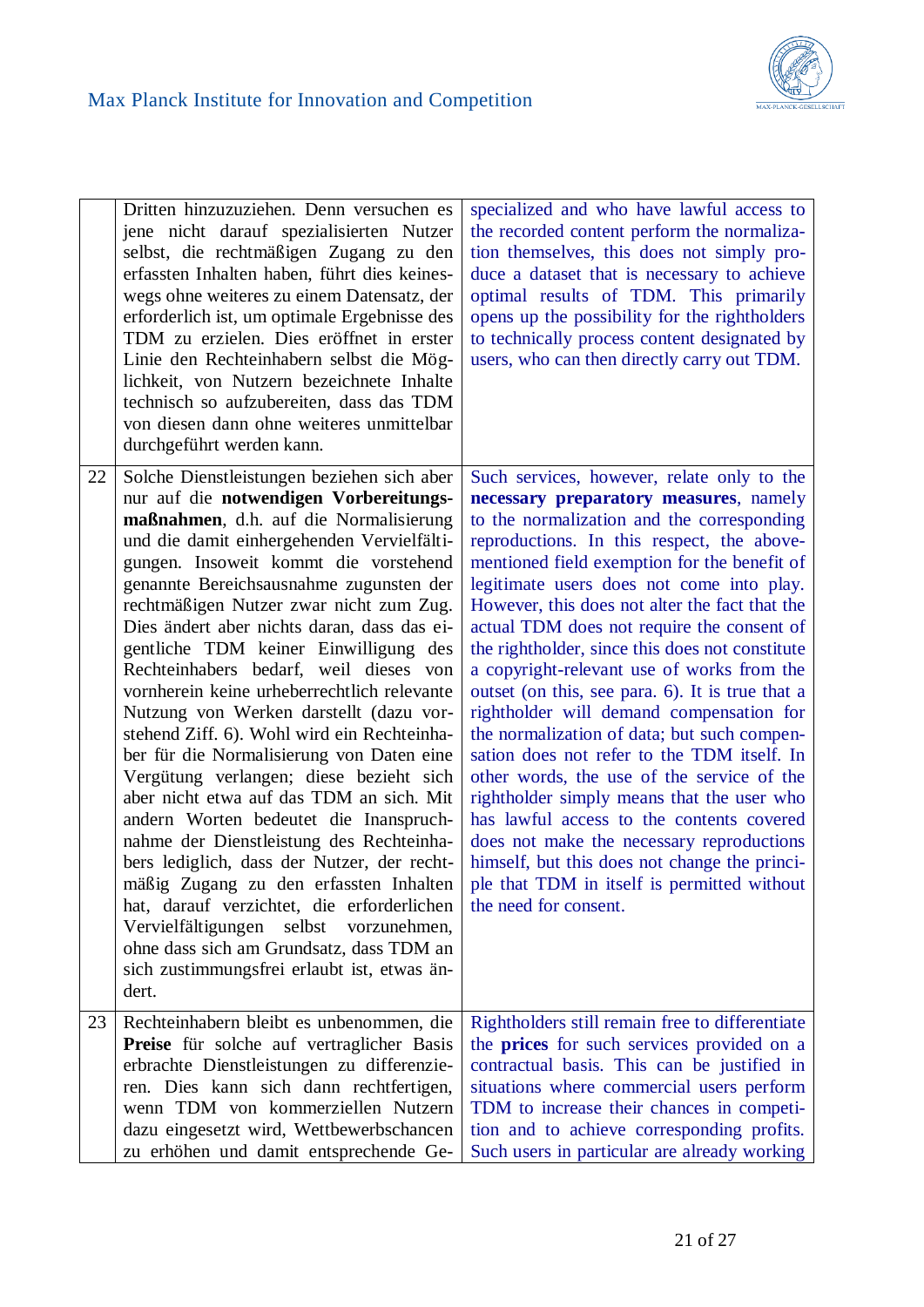

|    | winne zu erzielen. Gerade solche Nutzer<br>arbeiten teilweise heute schon mit Recht-<br>einhabern (z.B. mit Wissenschaftsverlagen)<br>zusammen, womit<br>entsprechende<br>Ge-<br>schäftsmodelle in der Entwicklung begrif-<br>fen sind. Auch vor diesem Hintergrund ist<br>nicht ersichtlich, wieso kommerzielle Nut-<br>zer nicht ebenfalls in die vorgeschlagene<br>Regelung einzubeziehen sein sollen. Ge-<br>winnorientierte Nutzer werden primär nach<br>Effizienzgesichtspunkten entscheiden, wie<br>sie TDM durchführen. Oft werden sie an-<br>gemessenen Angeboten von Rechteinha-<br>bern gegenüber aufwendigeren eigenen<br>Normalisierungen von Inhalten - auch<br>wenn sie selbst Zugang zu diesen hätten -<br>oft den Vorzug geben.                                | together with rightholders (for example with<br>scientific publishers), with corresponding<br>under<br>business<br>models<br>development.<br>Against this background as well, it is not<br>clear why commercial users should not be<br>included in the proposed provision. Profit-<br>oriented users will primarily follow efficien-<br>cy considerations for deciding how to carry<br>out TDM. They will often prefer appropriate<br>services of rightholders to their own, more<br>complex normalizations of content, even if<br>they have access to it.                                                                                                           |
|----|---------------------------------------------------------------------------------------------------------------------------------------------------------------------------------------------------------------------------------------------------------------------------------------------------------------------------------------------------------------------------------------------------------------------------------------------------------------------------------------------------------------------------------------------------------------------------------------------------------------------------------------------------------------------------------------------------------------------------------------------------------------------------------|----------------------------------------------------------------------------------------------------------------------------------------------------------------------------------------------------------------------------------------------------------------------------------------------------------------------------------------------------------------------------------------------------------------------------------------------------------------------------------------------------------------------------------------------------------------------------------------------------------------------------------------------------------------------|
| 24 | Rechteinhaber sind nach der vorgeschlage-<br>nen Regelung auch nicht übermäßiger<br>Konkurrenz ausgeliefert. Die für das<br>TDM erforderlichen Vervielfältigungen<br>sind nämlich nur jenem Nutzer erlaubt, der<br>eigenen rechtmäßigen Zugang zu den er-<br>fassten Inhalten hat und das eigentliche<br>TDM selbst durchführen will. Dies schließt<br>aus, dass Dritte entsprechende Dienstleis-<br>tungen anbieten und insoweit in einen<br>Wettbewerb mit den Rechteinhabern eintre-<br>ten könnten. Wohl mögen Dritte ihrerseits<br>Zugang zu einer breiten Palette von Inhal-<br>ten erlangen, doch ohne anschließendes<br>eigenes TDM fallen sie nicht unter die hier<br>vorgeschlagene Bereichsausnahme<br>zum<br>allgemeinen Vervielfältigungs- und Ent-<br>nahmerecht. | Under the proposed rules, rightholders are<br>also not exposed to excessive competition.<br>Only the user who has his own lawful access<br>to the recorded content and who wants to<br>carry out the actual TDM himself is allowed<br>to make the reproductions required for<br>TDM. This excludes the possibility for third<br>parties to offer similar services and to thus<br>compete with the rightholders. Though third<br>parties may gain access to a wide range of<br>content, they do not fall under the field ex-<br>emption from the general rights of reproduc-<br>tion and extraction proposed here as long as<br>they do not carry out TDM themselves. |
| 25 | 3. TDM bezogen auf Inhalte, zu denen                                                                                                                                                                                                                                                                                                                                                                                                                                                                                                                                                                                                                                                                                                                                            | 3. TDM related to non-accessible content                                                                                                                                                                                                                                                                                                                                                                                                                                                                                                                                                                                                                             |
|    | kein Zugang besteht<br>Ein Problem, mit dem sich insbesondere<br>Forschungsorganisationen konfrontiert se-<br>hen, besteht in Bezug auf TDM über Inhal-<br>te, zu denen kein (rechtmäßiger) Zugang<br>besteht. Gerade kleinere Forschungsorgani-<br>sationen, die kostenbedingt nur einge-<br>schränkten Zugang zu Inhalten haben, ste-                                                                                                                                                                                                                                                                                                                                                                                                                                         | A particular problem faced by research or-<br>ganizations relates to TDM of content to<br>which there is <b>no</b> (lawful) access. Smaller<br>research organizations, in particular, with<br>only limited access to content, are already<br>facing the challenge of being able to com-<br>pete internationally. This problem will be<br>exacerbated by the fact that the field exemp-                                                                                                                                                                                                                                                                               |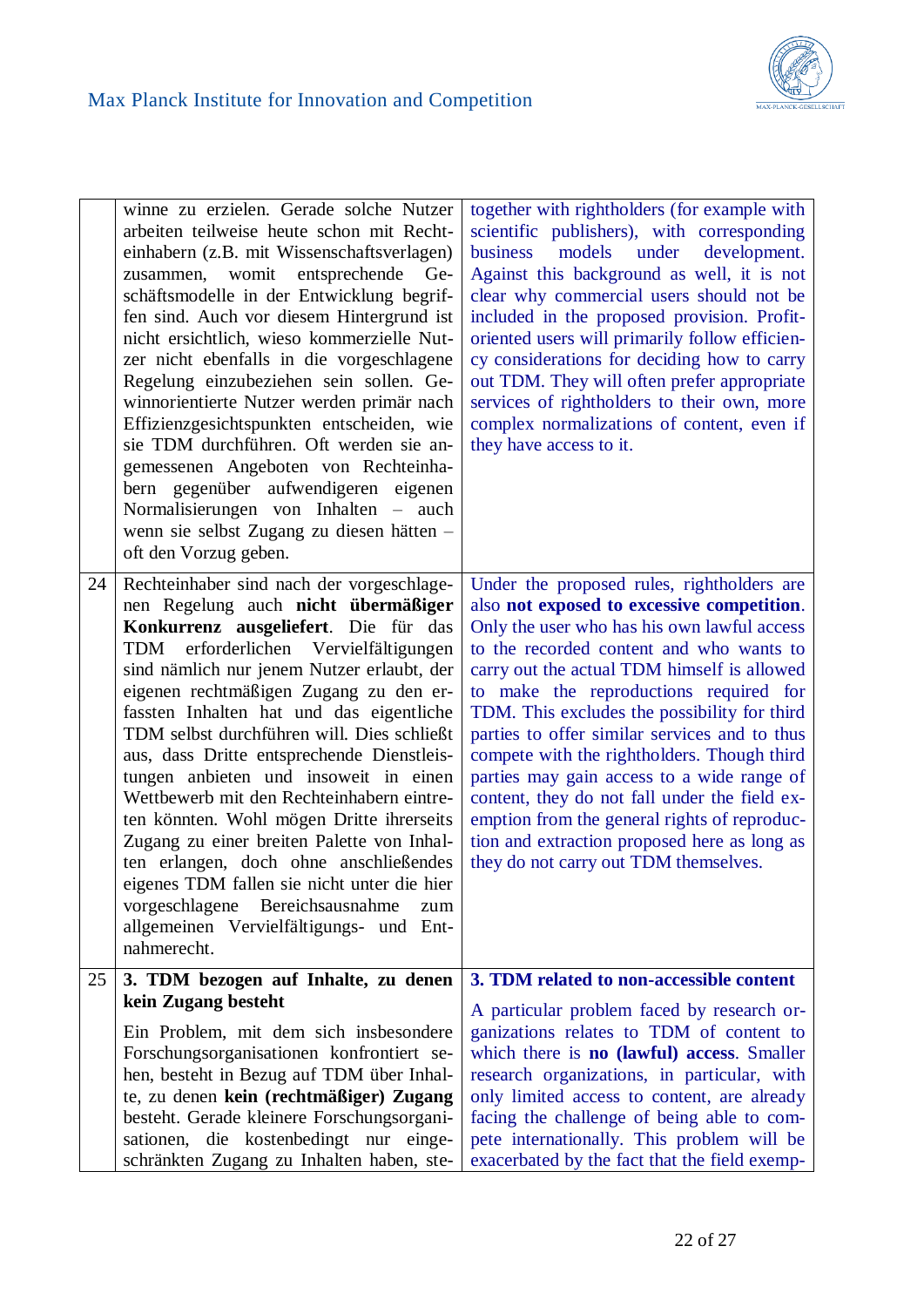

|    | hen bereits heute vor der Herausforderung,<br>im internationalen Wettbewerb mithalten zu<br>können. Dieses Problem wird sich noch<br>dadurch verschärfen, dass die Bereichsaus-<br>nahme für TDM rechtmäßigen Zugang vo-<br>raussetzt und somit den Vorsprung der we-<br>nigen, großen, finanzkräftigen Forschungs-<br>organisationen effektiv noch vergrößern<br>würde.                                                                                                                                                                                                                                                                                                                                                                                                                                                                                                                                                                                                                                                                                                                                                                                                                                                                                                                                                                                                                                          | tion for TDM requires lawful access, thus<br>effectively increasing the lead of the fewer,<br>large and financially strong research organi-<br>zations.                                                                                                                                                                                                                                                                                                                                                                                                                                                                                                                                                                                                                                                                                                                                                                                                                                                                                                                                                                                                                                                     |
|----|-------------------------------------------------------------------------------------------------------------------------------------------------------------------------------------------------------------------------------------------------------------------------------------------------------------------------------------------------------------------------------------------------------------------------------------------------------------------------------------------------------------------------------------------------------------------------------------------------------------------------------------------------------------------------------------------------------------------------------------------------------------------------------------------------------------------------------------------------------------------------------------------------------------------------------------------------------------------------------------------------------------------------------------------------------------------------------------------------------------------------------------------------------------------------------------------------------------------------------------------------------------------------------------------------------------------------------------------------------------------------------------------------------------------|-------------------------------------------------------------------------------------------------------------------------------------------------------------------------------------------------------------------------------------------------------------------------------------------------------------------------------------------------------------------------------------------------------------------------------------------------------------------------------------------------------------------------------------------------------------------------------------------------------------------------------------------------------------------------------------------------------------------------------------------------------------------------------------------------------------------------------------------------------------------------------------------------------------------------------------------------------------------------------------------------------------------------------------------------------------------------------------------------------------------------------------------------------------------------------------------------------------|
| 26 | Forschungsorganisationen muss es daher<br>möglich sein, TDM auch durchführen zu<br>können, ohne Zugang zu den Inhalten selbst<br>erwerben zu müssen. Tatsächlich besteht<br>seitens gewisser Anbieter von Inhalten be-<br>reits heute die Praxis, auf den Zweck des<br>TDM normalisierte Datensätzen bereitzu-<br>stellen, ohne dass den Nutzern damit<br>gleichzeitig Zugang zu den einbezogenen<br>Inhalten gewährt wird. Vielmehr muss der<br>eigentliche Zugang zu wissenschaftlichen<br>Inhalten gegebenenfalls separat (kosten-<br>pflichtig) erworben werden. Dabei stellt die<br>Bereitstellung normalisierter Daten allein<br>zum Zwecke des TDM durchaus ein Ge-<br>schäftsmodell dar, zumal ein Rechteinhaber<br>diese Dienstleistung naturgemäß entweder<br>gegen Entgelt anbieten wird oder sich ande-<br>re, indirekte Gewinnchancen daraus erhofft.<br>Flächendeckend existiert diese Praxis in-<br>dessen keineswegs, und zugunsten von For-<br>schungsorganisationen ist sie, soweit er-<br>sichtlich, überhaupt noch nicht entwickelt<br>(vgl. für eine aktuelle Übersicht der TDM-<br>Politiken von Wissenschaftverlagen Cas-<br>pers/Guibault, Baseline report of policies<br>and barriers of TDM in Europe, 2016, S. 84<br>ff.). Gerade hier wäre sie aufgrund des ge-<br>nannten beschränkten Zugangs zu wissen-<br>schaftlicher Information aber von besonde-<br>rem Interesse und Nutzen. | <b>Research organizations</b> must therefore also<br>be able to carry out TDM without having to<br>acquire access to the content themselves. In<br>fact, in practice certain providers of content<br>already provide normalized datasets for the<br>purpose of TDM without giving the users<br>access to the content. Rather, the actual ac-<br>cess to scientific content must be acquired<br>(and paid for) separately. Indeed, the provi-<br>sion of normalized data solely for the pur-<br>pose of TDM is a business model, especially<br>since a rightholder will either offer this ser-<br>vice for payment or hopes for other, indirect<br>profit opportunities. However, this practice<br>is far from being comprehensive, and $-$ as<br>far as can be seen $-$ it has not yet been de-<br>veloped with research organizations in mind<br>at all (see for a recent overview of the TDM<br>policies of scientific research publishers<br>Casper/Guibault, Baseline report of policies<br>and barriers of TDMs in Europe, 2016, p. 84<br>et seq.). However, such a practice would be<br>of particular interest and benefit, given the<br>stated limited access to scientific research<br>information. |
| 27 | Entsprechend verpflichtet die hier vorge-<br>schlagene Regelung Rechteinhaber, For-<br>schungsorganisationen (wie sie Art. 2 des<br>RL-Entwurfs bereits definiert) Datensätze                                                                                                                                                                                                                                                                                                                                                                                                                                                                                                                                                                                                                                                                                                                                                                                                                                                                                                                                                                                                                                                                                                                                                                                                                                     | Accordingly, the proposed provision obliges<br>rightholders to provide datasets to research<br>organizations (as defined in Article 2 of the<br>Draft Directive) that exclusively allow them                                                                                                                                                                                                                                                                                                                                                                                                                                                                                                                                                                                                                                                                                                                                                                                                                                                                                                                                                                                                                |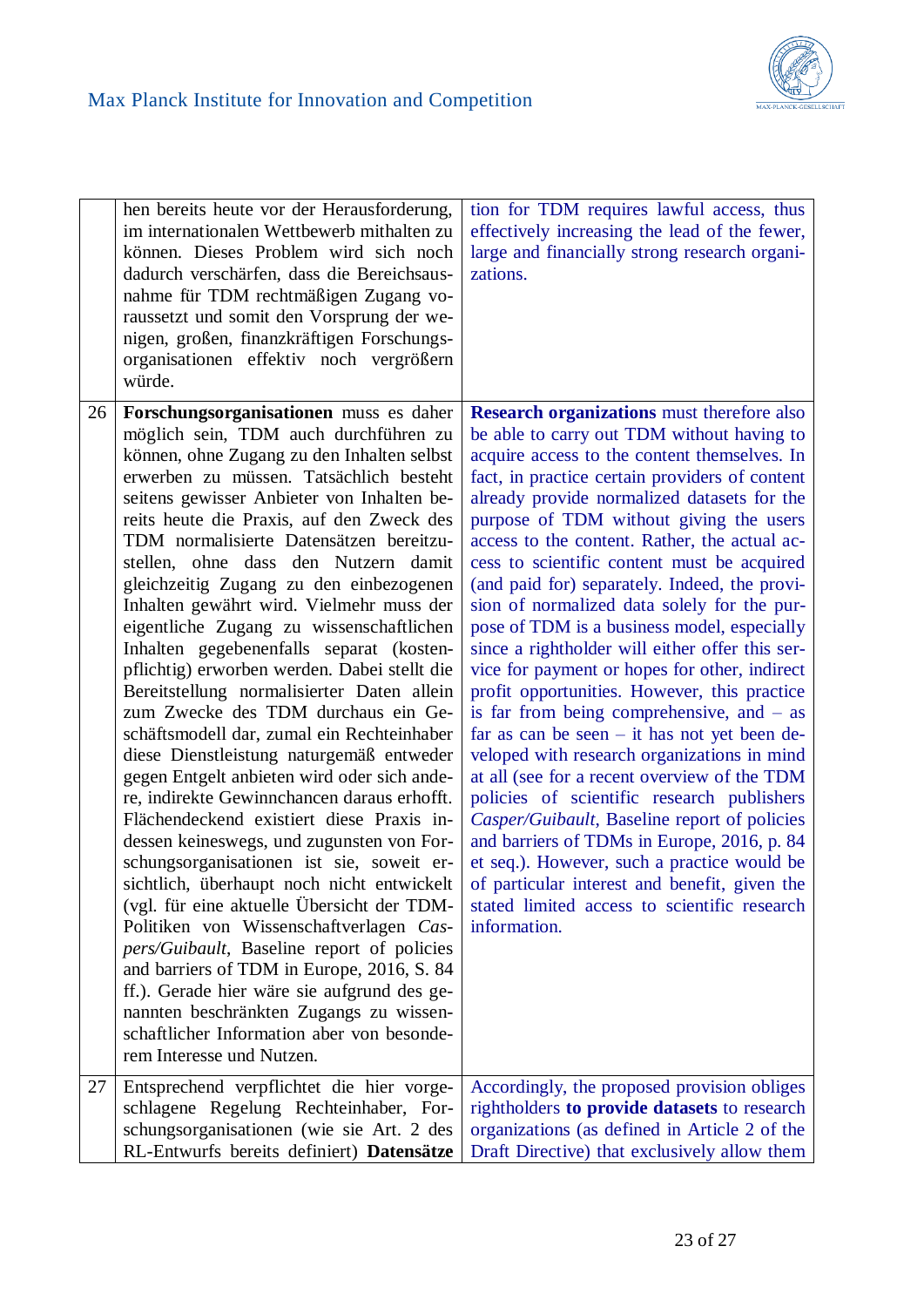

|    | bereitzustellen, die ihnen ausschließlich<br>TDM ermöglichen. Diese Pflicht trifft frei- | to carry out TDM. This obligation applies,<br>of course, only to those rightholders who |
|----|------------------------------------------------------------------------------------------|-----------------------------------------------------------------------------------------|
|    | lich nur solche Rechteinhaber, die Inhalte                                               | market content primarily for research pur-                                              |
|    | überwiegend zu Forschungszwecken ver-                                                    | poses. The provision does not stipulate how                                             |
|    | markten. Dabei schreibt die Norm nicht vor,                                              | this provision of datasets is to be imple-                                              |
|    | wie genau diese Bereitstellung zu verwirk-                                               | mented in particular. Rather, it is sufficient                                          |
|    | lichen ist. Vielmehr reicht es, wenn durch                                               | if the obligation creates incentives for self-                                          |
|    | die Verpflichtung Anreize zur Selbstregu-                                                | regulation. The more open the provision is,                                             |
|    |                                                                                          |                                                                                         |
|    | lierung geschaffen werden. Je offener die                                                | the more likely it is to allow co-operation                                             |
|    | Norm ist, desto eher ermöglicht sie auch<br>Kooperationen zwischen Rechteinhabern        | between rightholders of complementary con-<br>tent with regard to such business models. |
|    | komplementärer Inhalte mit Bezug auf der-                                                |                                                                                         |
|    |                                                                                          |                                                                                         |
|    | artige Geschäftsmodelle.                                                                 |                                                                                         |
| 28 | Rechtfertigen lässt sich eine solche Ver-                                                | Such an obligation can be justified by the                                              |
|    | pflichtung nicht nur dadurch, dass die                                                   | fact that the rightholders are entitled to re-                                          |
|    | Rechteinhaber für die Bereitstellung ihrer                                               | quest a reasonable payment for the provision                                            |
|    | normalisierten Daten ein angemessenes                                                    | of their normalized data. What is crucial is                                            |
|    | Entgelt verlangen können. Entscheidend ist                                               | that the normalized data provided can only                                              |
|    | vielmehr, dass bereitgestellte normalisierte                                             | serve as a substitute for access to the actual                                          |
|    | Daten nur beschränkt als Substitute für                                                  | content to a limited extent. The mere possi-                                            |
|    | den Zugang zu den eigentlich Inhalten die-                                               | bility to perform TDM does not, however,                                                |
|    | nen können. Die bloße Möglichkeit des                                                    | replace the knowledge of a particular re-                                               |
|    | TDM ersetzt die Kenntnisse über den For-                                                 | search discipline's current state. TDM is                                               |
|    | schungsstand einer bestimmten Disziplin                                                  | merely a possible research approach, which,                                             |
|    | aber nicht. TDM stellt lediglich einen mög-                                              | however, is particularly important because                                              |
|    | lichen Forschungsansatz dar, der allerdings                                              | the knowledge gained can be the subject of                                              |
|    | deswegen besonders wichtig ist, weil die                                                 | new publications. If this modern research                                               |
|    | daraus gewonnen Erkenntnisse ihrerseits                                                  | approach is not to be hampered by a lack of                                             |
|    | Gegenstand neuer Publikationen sein kön-                                                 | factual availability of normalized data, it is                                          |
|    | nen. Soll dieser zeitgemäße Forschungsan-                                                | indispensable that TDM also be made possi-                                              |
|    | satz nicht durch fehlende faktische Verfüg-                                              | ble with respect to content that is not lawful-                                         |
|    | barkeit normalisierter Daten behindert wer-                                              | ly accessible. A residual risk may be seen in                                           |
|    | den, ist eine Pflicht zur Bereitstellung da-                                             | the fact that TDM-capable data sets could be                                            |
|    | hingehend unumgänglich, dass TDM auch                                                    | used (and e.g. "converted back") in a way                                               |
|    | mit Bezug auf Inhalte ermöglicht wird, zu                                                | that would allow for the substitution of ac-                                            |
|    | denen kein rechtmäßiger Zugang besteht.                                                  | cess to the content. However, this does not                                             |
|    | Zwar mag man ein Restrisiko darin sehen,                                                 | only require a certain amount of effort; the                                            |
|    | dass TDM-fähige Datensätze so verwendet                                                  | back-conversion would ultimately also con-                                              |
|    | (und z.B. "rückkonvertiert") werden könn-                                                | stitute a reproduction on the part of the party                                         |
|    | ten, dass sich damit der Zugang zu den In-                                               | to which the TDM-capable data sets have                                                 |
|    | halten substituieren ließe. Dies setzt aller-                                            | been made available. However, such a re-                                                |
|    | dings nicht nur einen gewissen Aufwand                                                   | production lacks not only the contractual                                               |
|    | voraus; mit einer Rückkonvertierung ver-                                                 | consent of the concerned rightholders, but                                              |
|    | bunden wäre letztlich auch wiederum eine                                                 | also a statutory authorization. A back-                                                 |
|    | Vervielfältigung seitens jener Partei, der                                               | conversion of purely TDM-capable data sets                                              |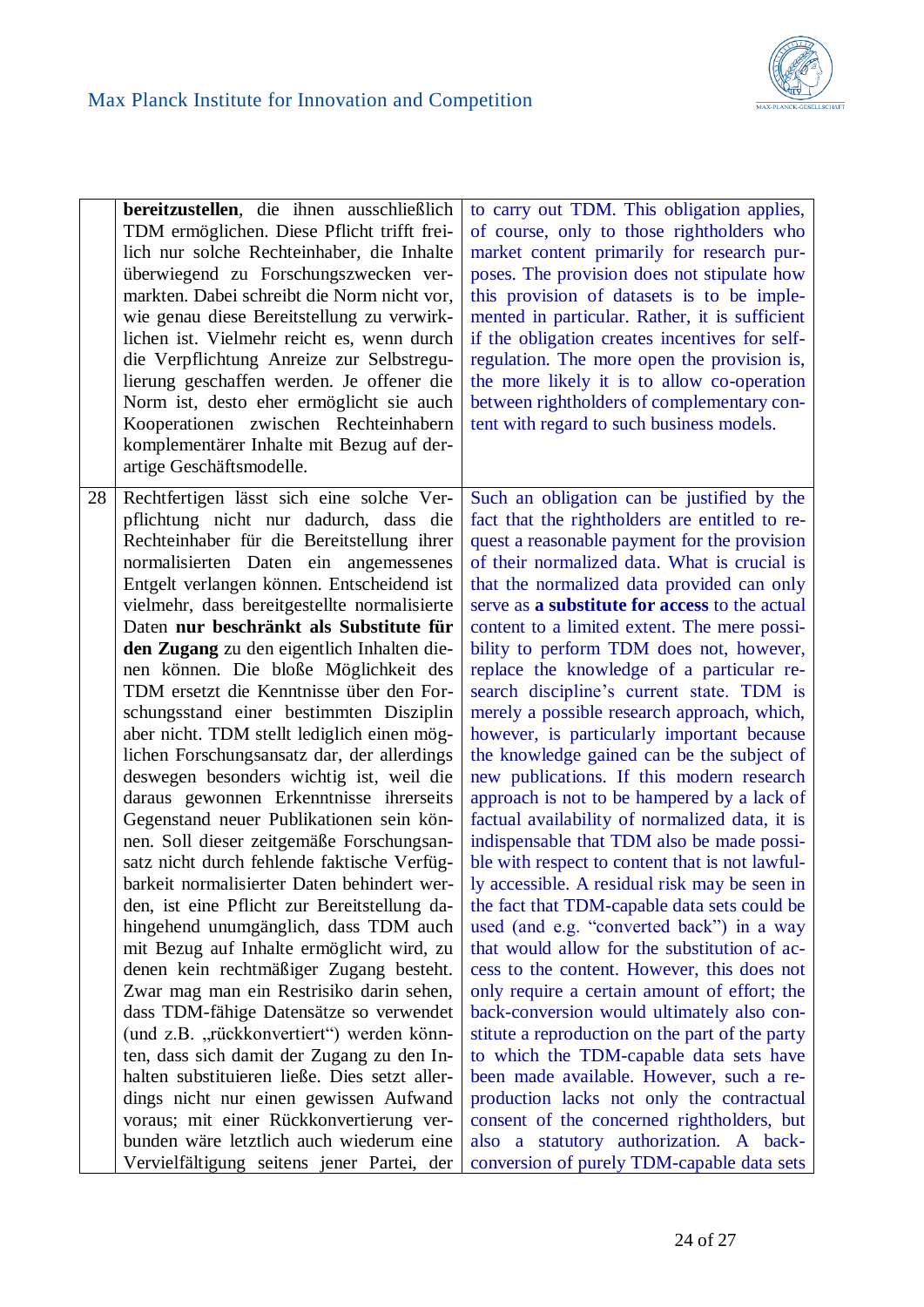

|    | rein TDM-fähige Datensätze zur Verfügung<br>gestellt werden. Für eine solche Vervielfäl-<br>tigung fehlte aber nicht nur naturgemäß die<br>vertragliche Zustimmung der betroffenen<br>Rechteinhaber, sondern auch eine gesetzli-<br>che Ermächtigung. Eine Rückkonvertierung<br>von rein TDM-fähigen Datensätzen wäre<br>mithin illegal.                                                                                                                                                                                                                                                                                                                                                                                                                                                                                           | would therefore be illegal.                                                                                                                                                                                                                                                                                                                                                                                                                                                                                                                                                                                                                                                                                                                              |
|----|------------------------------------------------------------------------------------------------------------------------------------------------------------------------------------------------------------------------------------------------------------------------------------------------------------------------------------------------------------------------------------------------------------------------------------------------------------------------------------------------------------------------------------------------------------------------------------------------------------------------------------------------------------------------------------------------------------------------------------------------------------------------------------------------------------------------------------|----------------------------------------------------------------------------------------------------------------------------------------------------------------------------------------------------------------------------------------------------------------------------------------------------------------------------------------------------------------------------------------------------------------------------------------------------------------------------------------------------------------------------------------------------------------------------------------------------------------------------------------------------------------------------------------------------------------------------------------------------------|
| 29 | 4. Notwendigkeit und Bedeutung techni-<br>scher Schutzmaßnahmen                                                                                                                                                                                                                                                                                                                                                                                                                                                                                                                                                                                                                                                                                                                                                                    | 4. The need and importance of technical<br>protection measures                                                                                                                                                                                                                                                                                                                                                                                                                                                                                                                                                                                                                                                                                           |
|    | Es versteht sich von selbst, dass ein Zugriff<br>zum Zwecke des TDM auf Netze und Da-<br>tenbanken von Rechteinhabern mit gewis-<br>sen Gefahren verbunden ist. Dies gilt im<br>Prinzip unabhängig davon, ob der Nutzer<br>rechtmäßigen Zugang zu den Inhalten hat<br>oder nicht, denn die Vermarktung gerade<br>wissenschaftlicher Information erfolgt heu-<br>te ohnehin oft nicht mehr dadurch, dass<br>Daten dauerhaft transferiert werden. Ent-<br>sprechend muss es einem Rechteinhaber<br>möglich sein, seine berechtigten Interessen<br>dadurch zu schützen, dass er gewisse tech-<br>nische Maßnahmen ergreift. Allerdings<br>dürfen diese nicht weiter reichen als erfor-<br>derlich, d.h. es ist zu vermeiden, dass tech-<br>nische Schutzvorkehrungen TDM unnötig<br>erschweren oder gar de facto unmöglich<br>machen. | It goes without saying that access to the<br>networks and databases of rightholders for<br>the purpose of TDM is associated with cer-<br>tain risks. This applies in principle irrespec-<br>tive of whether the user has lawful access to<br>the content or not, since the marketing of<br>scientific information in particular nowadays<br>often no longer requires permanent data<br>transfers. Accordingly, a rightholder must be<br>able to protect his legitimate interests by<br>taking certain technical measures. Howev-<br>er, such measures must not go beyond what<br>required,<br>technical<br>i.e.<br>protection<br><i>is</i><br>measures must be precluded from making<br>TDM unnecessarily more difficult or even<br>de facto impossible. |
| 30 | 5. Aufbewahrung und Zugänglichma-                                                                                                                                                                                                                                                                                                                                                                                                                                                                                                                                                                                                                                                                                                                                                                                                  | 5. Storage and accessibility                                                                                                                                                                                                                                                                                                                                                                                                                                                                                                                                                                                                                                                                                                                             |
|    | chung<br>Soweit die Rechteinhaber selbst die Norma-<br>lisierung der Daten vornehmen und diese<br>lediglich zum Zwecke des TDM bereitstel-<br>len, haben sie es in der Hand, nicht autori-<br>sierte Verwendungen dieser Daten auszu-<br>schließen. Erfolgt die Normalisierung hin-<br>gegen durch jene, die TDM durchführen,<br>bleibt der betreffende Datensatz - soweit er<br>nach erfolgtem TDM nicht vernichtet wird<br>- unter deren Kontrolle. Handelt es sich<br>dabei im Prinzip um eine Vervielfältigung<br>(Ziff. 14), für welche die vorgeschlagene                                                                                                                                                                                                                                                                    | In so far as the rightholders themselves carry<br>out the normalization of the data and only<br>provide them for the purpose of the TDM,<br>they have the power to exclude unauthorized<br>uses of these data. If, on the other hand,<br>normalization is carried out by those users<br>who carry out TDM, the dataset remains<br>under their control, provided that it is not<br>destroyed after the TDM has been carried<br>out. If, in principle, this is a reproduction<br>(para. 14), for which the proposed standard<br>provides for a field exemption for the bene-<br>fit of the party that intends to carry out                                                                                                                                 |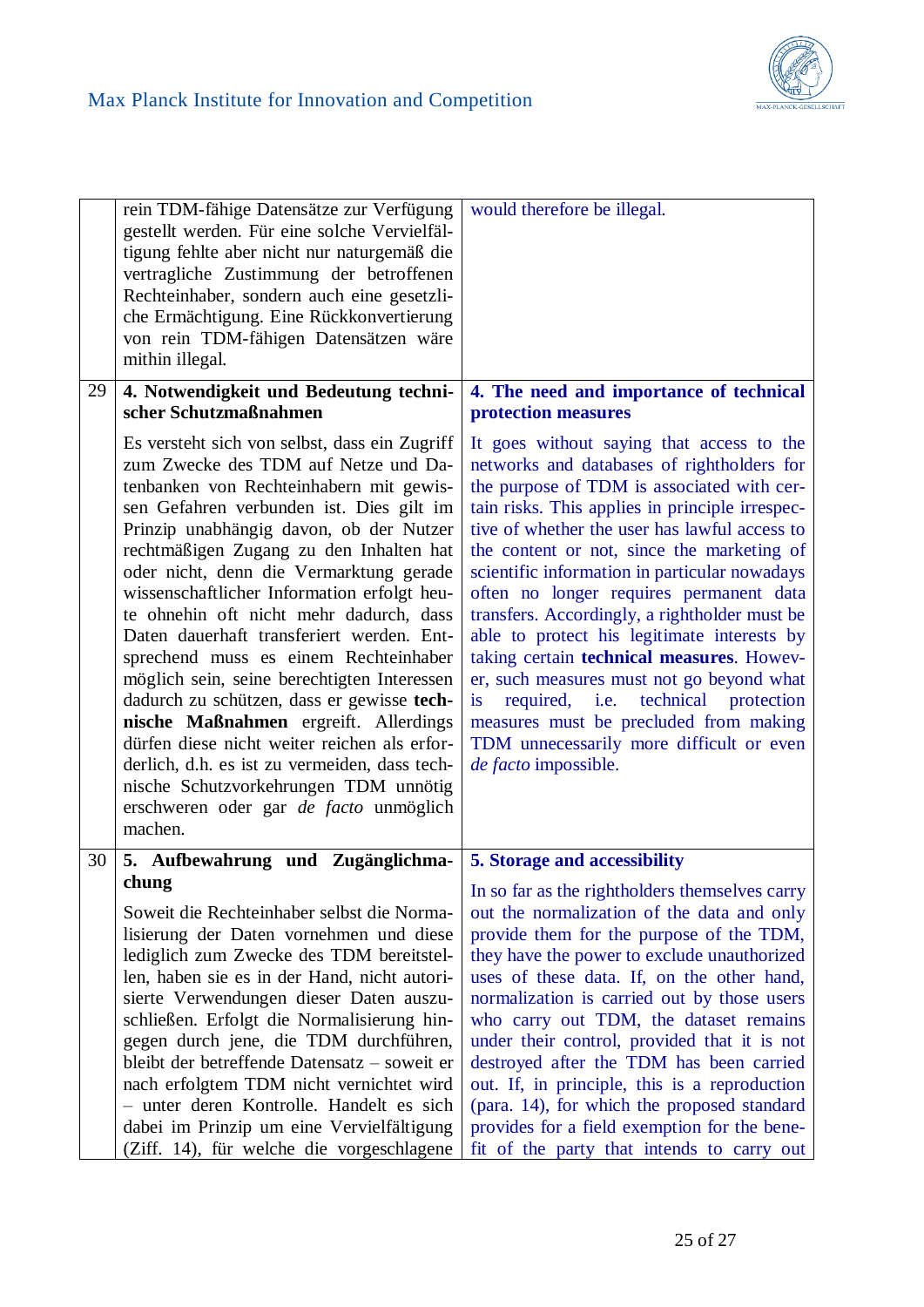

|    | Norm zugunsten jener Partei, die TDM<br>selbst durchführen will, eine Bereichsaus-<br>nahme vorsieht, so folgt daraus, dass solche<br>Datensätze nicht Dritten überlassen werden<br>dürfen. Entsprechend sind sie so aufzube-<br>wahren, dass unautorisierte Nutzungen<br>durch Dritte verhindert werden.                                                                                                                                                                                                                                                                                                                                                                                                                                                                                                                                                                                                                                                                                                          | TDM, it follows that such datasets may not<br>be left in the hands of third parties. Accord-<br>ingly, they are to be <b>stored</b> in such a way as<br>to prevent unauthorized uses by third par-<br>ties.                                                                                                                                                                                                                                                                                                                                                                                                                                                                                                                                                                                                               |
|----|--------------------------------------------------------------------------------------------------------------------------------------------------------------------------------------------------------------------------------------------------------------------------------------------------------------------------------------------------------------------------------------------------------------------------------------------------------------------------------------------------------------------------------------------------------------------------------------------------------------------------------------------------------------------------------------------------------------------------------------------------------------------------------------------------------------------------------------------------------------------------------------------------------------------------------------------------------------------------------------------------------------------|---------------------------------------------------------------------------------------------------------------------------------------------------------------------------------------------------------------------------------------------------------------------------------------------------------------------------------------------------------------------------------------------------------------------------------------------------------------------------------------------------------------------------------------------------------------------------------------------------------------------------------------------------------------------------------------------------------------------------------------------------------------------------------------------------------------------------|
| 31 | Umgekehrt stellt sich in beiden Fällen die<br>für die Praxis sehr wichtige Frage, inwie-<br>weit überhaupt eine Verpflichtung besteht,<br>entsprechende Datensätze aufzubewahren,<br>nachdem das TDM durchgeführt worden<br>ist. Gerade im Bereich der Forschung be-<br>steht ein gesteigertes Interesse an der Ve-<br>rifizierbarkeit von Forschungsergebnis-<br>sen. Diese kann bedingen, dass die betref-<br>fenden Datensätze erhalten bleiben und für<br>Zwecke der Nachprüfung verfügbar ge-<br>macht werden können, soweit nicht sicher-<br>gestellt ist, dass eine erneute Normalisie-<br>rung und wiederholtes TDM zu identischen<br>Ergebnissen führt. Folgt daraus die Not-<br>wendigkeit einer Aufbewahrung verwende-<br>ter Datensätze, müssen in allen Mitglied-<br>staaten Einrichtungen bestehen, bei denen<br>die betreffenden Datensätze dergestalt hin-<br>terlegt werden können, dass jedem Angehö-<br>rigen der EU diskriminierungsfrei die er-<br>forderlichen Verifizierungen möglich sind. | Conversely, in both cases, a very important<br>question for practice is whether there is any<br>obligation to retain the corresponding da-<br>tasets after TDM has been carried out. In the<br>field of scientific research there is a particu-<br>larly strong interest in the verifiability of<br>research results. This may determine that<br>the relevant datasets have to be retained and<br>made available for the purpose of verifica-<br>tion, unless it can be ensured that re-<br>normalization and repeated TDM leads to in<br>identical results. If it is necessary to store<br>the datasets used in the research, all Member<br>States must have facilities for storing the<br>relevant datasets in such a way as to allow<br>any EU national without discrimination to<br>make the necessary verifications. |
|    | <b>IV. Formulierungsvorschlag</b>                                                                                                                                                                                                                                                                                                                                                                                                                                                                                                                                                                                                                                                                                                                                                                                                                                                                                                                                                                                  | <b>IV. Proposal</b>                                                                                                                                                                                                                                                                                                                                                                                                                                                                                                                                                                                                                                                                                                                                                                                                       |
|    | Artikel 3<br>Text- und Data-Mining                                                                                                                                                                                                                                                                                                                                                                                                                                                                                                                                                                                                                                                                                                                                                                                                                                                                                                                                                                                 | Article 3<br>Text and data mining                                                                                                                                                                                                                                                                                                                                                                                                                                                                                                                                                                                                                                                                                                                                                                                         |
|    | $(1)$ Wer rechtmäßig Zugang zu Werken<br>oder sonstigen Schutzgegenständen hat,<br>darf ohne Zustimmung des Rechteinhabers<br>Text- und Data-Mining vornehmen. <sup>2</sup> Das<br>schließt die Befugnis mit ein, ausschließlich<br>zum Zweck des Text und Data-Mining In-<br>halte aus Datenbanken zu entnehmen sowie<br>Vervielfältigungen vorzunehmen.                                                                                                                                                                                                                                                                                                                                                                                                                                                                                                                                                                                                                                                          | $(1)$ <sup>1</sup> A person is allowed, without the<br>rightholder's consent, to carry out text and<br>data mining related to works or other sub-<br>ject-matter to which this person has lawful<br>access. <sup>2</sup> This includes, for the sole purpose<br>of text and data mining, the permission to<br>extract contents of databases and to make<br>reproductions.                                                                                                                                                                                                                                                                                                                                                                                                                                                 |